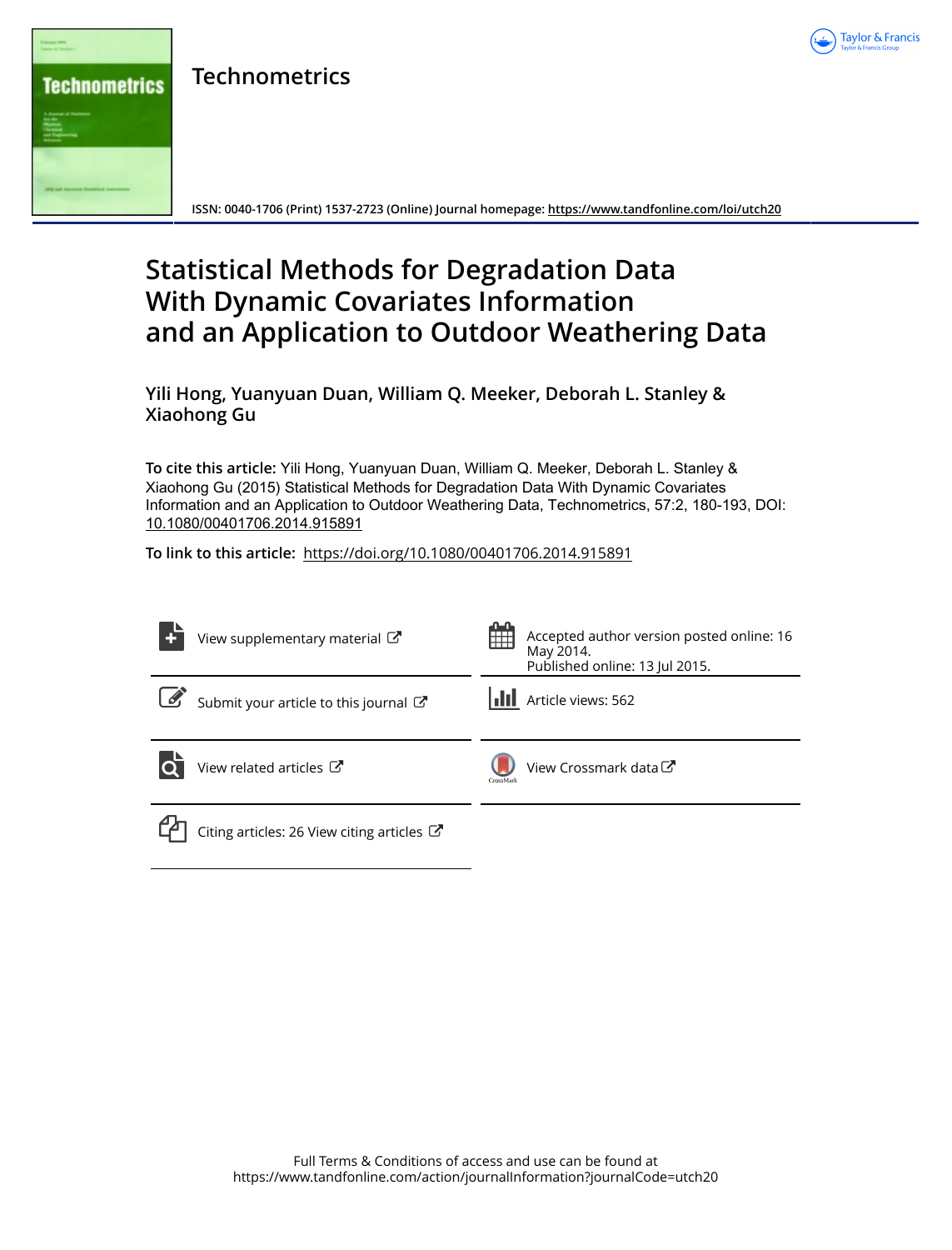# Statistical Methods for Degradation Data With Dynamic Covariates Information and an Application to Outdoor Weathering Data

## **Yili HONG and Yuanyuan DUAN**

Department of Statistics Virginia Tech Blacksburg, VA 24061 (*[yilihong@vt.edu](mailto:yilihong@vt.edu)*; *[yyduan@vt.edu](mailto:yyduan@vt.edu)*)

## **William Q. MEEKER**

Department of Statistics and Center for Nondestructive Evaluation Iowa State University Ames, IA 50011 (*[wqmeeker@iastate.edu](mailto:wqmeeker@iastate.edu)*)

## **Deborah L. STANLEY and Xiaohong GU** Engineering Laboratory

National Institute of Standards and Technology Gaithersburg, MD 20899 (*[deborah.stanley@nist.gov](mailto:deborah.stanley@nist.gov)*; *[xiaohong.gu@nist.gov](mailto:xiaohong.gu@nist.gov)*)

Degradation data provide a useful resource for obtaining reliability information for some highly reliable products and systems. In addition to product/system degradation measurements, it is common nowadays to dynamically record product/system usage as well as other life-affecting environmental variables, such as load, amount of use, temperature, and humidity. We refer to these variables as dynamic covariate information. In this article, we introduce a class of models for analyzing degradation data with dynamic covariate information. We use a general path model with individual random effects to describe degradation paths and a vector time series model to describe the covariate process. Shape-restricted splines are used to estimate the effects of dynamic covariates on the degradation process. The unknown parameters in the degradation data model and the covariate process model are estimated by using maximum likelihood. We also describe algorithms for computing an estimate of the lifetime distribution induced by the proposed degradation path model. The proposed methods are illustrated with an application for predicting the life of an organic coating in a complicated dynamic environment (i.e., changing UV spectrum and intensity, temperature, and humidity). This article has supplementary material online.

KEY WORDS: Covariate process; Environmental conditions; Lifetime prediction; Organic coatings; System health monitoring; Usage history.

### 1. INTRODUCTION

#### 1.1 Motivation

For products and systems with high reliability, it is challenging to do field reliability assessment in a timely manner based only on limited lifetime data. When available, degradation data provide a useful resource for obtaining reliability information because there are degradation measurements for each individual unit in the field before the individual unit fails. For products with degradation driven by usage and environmental conditions, information about these variables can be important for modeling the degradation process. For example, the degradation of organic coatings is primarily driven by ultraviolet (UV) exposure, while temperature and humidity are other important factors. There are many other more examples where degradation is driven by usage and environmental variables, such as the loss of light output from a light-emitting diode (LED) array, the decrease of power output of photovoltaic arrays, the corrosion in an oil transportation pipeline, the vibration from a bearing in a wind turbine, and the loss of color and gloss of an automobile coating.

Developments in technology allow many systems to collect and transmit massive amounts of information. It is common nowadays to dynamically record product/system usage and load as well as other environmental variables such as temperature and humidity, which we refer to as dynamic covariate information. For example, even a small device like a power inverter that is used in solar panel arrays can gather and transmit information on the output of power, the ambient temperature, and humidity every few seconds. The availability of such large-scale dynamic data creates many opportunities and challenges.

Dynamic covariate data contain rich information that can be useful for modeling and predicting product reliability. One can expect those units that are heavily used and are used under the most extreme environments to fail sooner than those units with lighter usage under normal environmental conditions. Thus, it is attractive to incorporate dynamic covariate information into

<sup>© 2015</sup> [American Statistical Association and](http://www.amstat.org) [the American Society for Quality](http://www.amstat.org) [TECHNOMETRICS,](http://pubs.amstat.org/loi/jasa) MAY 2015, VOL. 57, NO. 2 DOI: [10.1080/00401706.2014.915891](http://dx.doi.org/10.1080/00401706.2014.915891) Color versions of one or more of the figures in the article can be found online at *[www.tandfonline.com/r/tech](http://www.tandfonline.com/r/tech)*.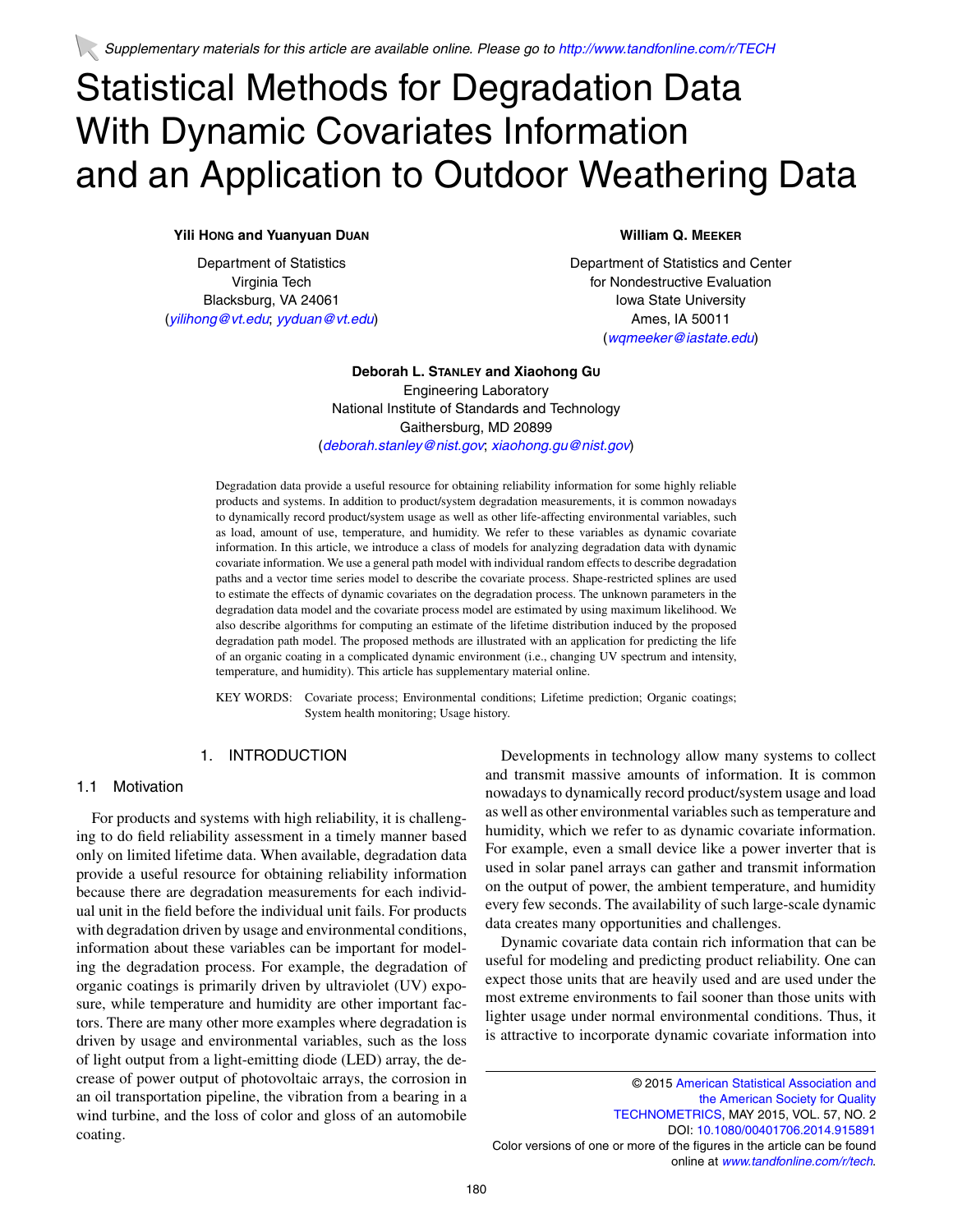degradation modeling and data analysis, especially when predictions are required for individual units.

Although not all systems will provide degradation data, there are many that will. Examples include power output from a satellite transmitter, power from solar cells, power from voltage inverters, light output from an LED array, number of paper jams per week in a printer/copier, rechargeable battery capacity, etc. The main goal of this article is to develop general models for analyzing degradation data and dynamic covariate information for a fleet of products. Based on the degradation data model, one can obtain estimates for the remaining lifetime distribution and predictions for the product population and for individual units in the field. We use data from an outdoor weathering experiment to illustrate the models and methods.

## 1.2 Related Literature

<span id="page-2-7"></span>In the literature, general path models are commonly used to analyze degradation data (e.g., Lu and Meeker [1993\)](#page-14-0). For a specified failure definition, the cumulative distribution function (cdf) of the lifetime distribution is induced by the parametric model for the degradation paths. Stochastic models are another class of models to analyze degradation data (e.g., Lawless and Crowder [2004\)](#page-14-1). The stochastic model approach assumes that the data are generated from a stochastic process, such as a Wiener process, a gamma process, or an inverse Gaussian process. By the properties of the assumed underlying stochastic process, the cdf of the lifetime distribution can be obtained. Details on parameter estimation for various degradation models are available in chap. 13 of Bagdonavičius and Nikulin ([2001a\)](#page-14-2). Singpurwalla [\(1995\)](#page-14-3) considered both univariate and multivariate survival models under dynamic environments. Zhou et al. [\(2014\)](#page-14-4) applied functional data analysis approaches to degradation data modeling.

<span id="page-2-9"></span>For degradation data analysis, covariate information and the modeling of covariates are available in several settings such as accelerated repeated-measure degradation tests (e.g., Meeker, Escobar, and Lu [1998;](#page-14-5) Bagdonavičius and Nikulin [2001b\)](#page-14-6), accelerated destructive degradation tests (e.g., Escobar et al. [2003\)](#page-14-7), and degradation-test experimental designs (e.g., Joseph and Yu  $2006$ ; Park and Padgett  $2006$ ). Bagdonavičius, Masiulaityte, and Nikulin [\(2010\)](#page-13-0) described a stochastic degradation model with time-varying covariates. The time-varying covariates are incorporated into the induced cdf of the degradation process through a cumulative damage model (see, e.g., Nelson [2001\)](#page-14-10).

<span id="page-2-11"></span><span id="page-2-6"></span><span id="page-2-1"></span>Little work has been done in degradation data modeling that also considers unit-to-unit or temporal variability for covariates. The modeling of the effect of the dynamics on degradation can provide valuable information in several areas. For example, degradation information is important in the area of system health monitoring or condition-based maintenance, where dynamic covariate information is available for continuously monitored systems. Thus, general models for analyzing degradation with dynamic covariate information need to be developed.

#### 1.3 Overview

The rest of the article is organized as follows. Section [2](#page-2-0) introduces a dataset collected from outdoor weathering of epoxy coating experiments conducted at the National Institute of Standards and Technology (NIST) as the motivating example. Section [2](#page-2-0) also introduces the data structure and notation for degradation data with dynamic covariates. Sections [3](#page-4-0) proposes a general additive model for incorporating dynamic covariate information into the degradation path model. Section [4](#page-5-0) develops parameter estimation procedures. Section [5](#page-6-0) uses simulation to validate the inference procedure. Section [6](#page-8-0) describes parametric models for a multivariate covariate process and the corresponding procedures for parameter estimation. Section [7](#page-11-0) develops procedures for failure-time distribution estimation based on the parametric models given in Sections [3](#page-4-0) and [6.](#page-8-0) Section [8](#page-12-0) contains some concluding remarks and describes possible areas for future research.

#### <span id="page-2-0"></span>2. DATA

#### 2.1 Outdoor Weathering Data

<span id="page-2-8"></span>The illustrative application is based on an outdoor weathering dataset from a study conducted by scientists at NIST. The data were collected in a study of the service life of organic coatings in outdoor environments. Outdoor weathering experiments were carried out in Gaithersburg, MD, from 2002 through 2006. There were 36 specimens placed in outdoor environmental chambers on the roof of a building on the NIST campus, starting at different times over a period of approximately 5 years. The outdoor temperature, humidity, and ultraviolet (UV) spectrum and intensity were recorded over this period of time automatically by sensors. See Gu et al. [\(2009\)](#page-14-11) for more details. In this application, all units were exposed at the same location. There could be various exposure patterns in different applications, as discussed in Section [7.1.](#page-11-1)

<span id="page-2-13"></span><span id="page-2-12"></span><span id="page-2-5"></span><span id="page-2-4"></span><span id="page-2-3"></span><span id="page-2-2"></span>The degradation measurement was done periodically (at intervals of several days) for each specimen using Fourier transform infrared (FTIR) spectroscopy. Special compounds or structures cause peaks on the FTIR spectrum. The height of a peak is proportional to the concentration of a certain compound or structure. Degradation will cause decrease in the concentration. Thus, the changes in the height of the peak at a particular point of the FTIR spectrum can be used as a degradation measurement. For illustration, we consider the degradation that occurs at damage number 1250 cm<sup>-1</sup> on the FTIR spectrum, which is attributed to C–O stretching of aryl ether. [Figure 1\(](#page-3-0)a) shows nine representative degradation paths from nine specimens, started at different times of the year and in different years. A large part of the variability in these data is due to the varying amount of UV exposure during the nine different periods of time. The time scale of the degradation measurement, denoted by *t*, is the time in days since the start of exposure for a specimen.

<span id="page-2-10"></span>The samples used for experiments were specially fabricated using a model epoxy that was known to degrade rapidly. Also, the samples were very thin. In this manner, similar to an accelerated test, experimental information would be obtained on individual units in a timely manner (i.e., in months instead of in years). Although the specimens are different from coatings used in real applications, the degradation mechanism is the same.

For the dynamic covariate information, Figure  $1(b)-1(d)$ shows the daily values of the UV dosage, temperature (in degrees Celsius  $\rm{^{\circ}C}$ ), and relative humidity (RH) (in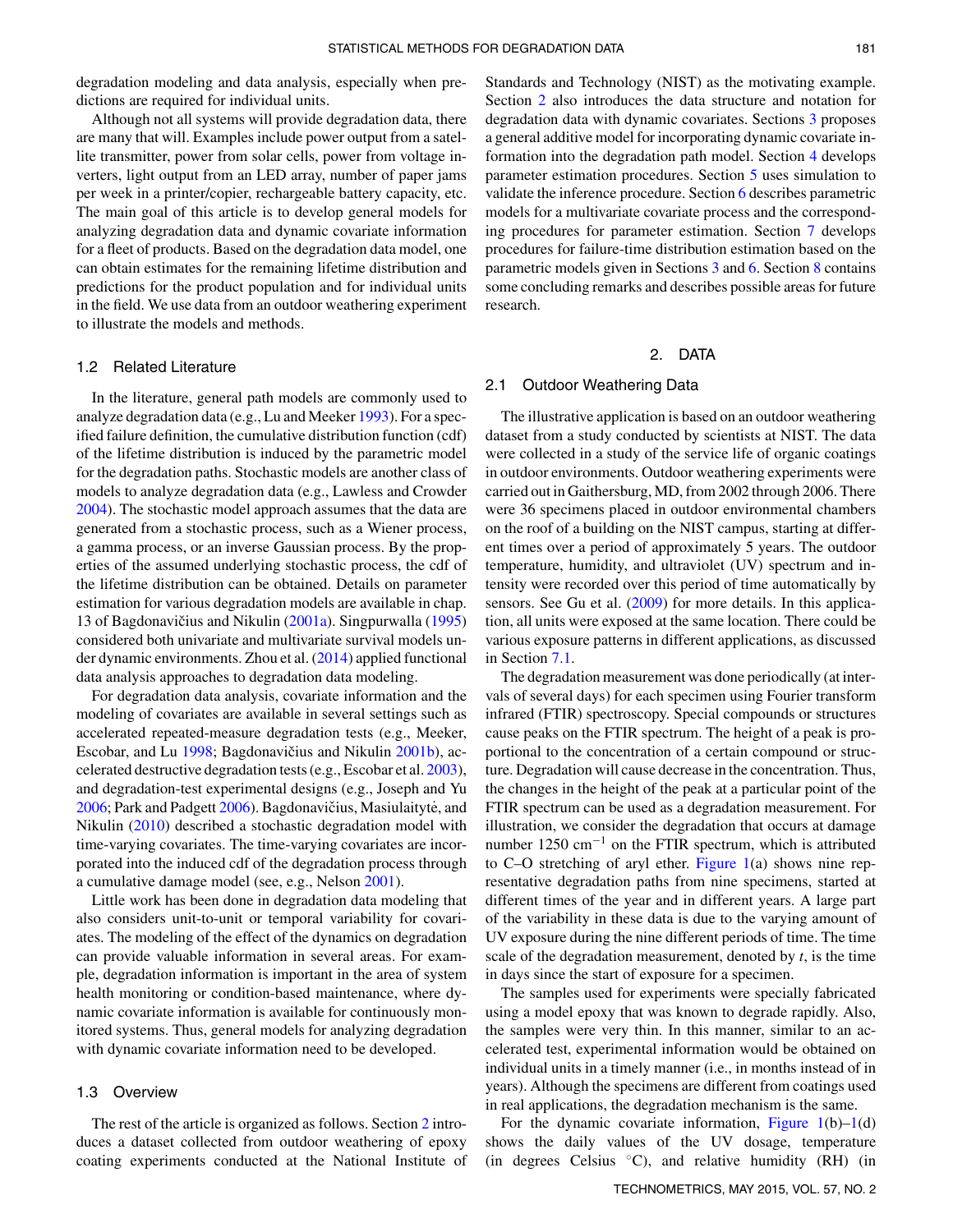<span id="page-3-0"></span>

Figure 1. Plot of nine representative degradation paths and dynamic covariate information. The black dots/lines show the daily values, connected by line segments. The vertical lines show 6 months, 12 months, *...*, from January 1, 2002. The thick smooth curves show the fitted mean structures.

percentage %), respectively. The time scale for those covariates, denoted by  $\tau$ , is the time in days since January 1, 2002. Although the covariates were recorded at much finer resolutions, we aggregated them into daily values for convenience of modeling. Scientifically, an appropriate summary of UV exposure is the UV dosage that is proportional to the number of photons absorbed into the degrading material (such photons cause the damage). The daily UV dosage at day  $\tau$  is computed by  $\int_{\tau}^{\tau+1}$  $\int_{\lambda_{min}}^{\lambda_{max}} E(\zeta, \lambda) \left[1 - e^{A(\lambda)}\right] d\lambda d\zeta$ , where the spectral irradiance  $E(\zeta, \lambda)$  is the dose (proportional to the number of photons hitting the surface) at time *ζ* from sun light with wavelength *λ*,  $[1 - e^{A(\lambda)}]$  is the absorbance rate for different wavelengths, and  $\lambda_{\text{min}} = 300$  nm and  $\lambda_{\text{max}} = 532$  nm give the wavelength limits. Wavelengths above 532 nm are not harmful and wavelengths below 300 nm are generally filtered by atmospheric ozone. The UV spectrum and intensity values were recorded at 12 min intervals but were aggregated into daily dosage values. For the period between day 598 and day 805, the covariate information is not available because there was no experimental data being collected during that period.

As it can be seen in [Figure 1,](#page-3-0) the environmental covariates show seasonal patterns and also different degrees of variability during different time periods. For example, the UV dosage shows more variability during summer time than during winter time. Due to different starting times, each specimen has its own profile of dynamic covariate information, resulting in different rates of degradation, as can be seen from Figure  $1(a)$ . For example, those units started in summers initially degraded much more rapidly than those started in winters.

## 2.2 Notation for the Data

Here, we introduce some notation for the degradation data model and the dynamic covariate model. Let  $X(t) =$  $[X_1(t),...,X_p(t)]'$  be the usage/environmental information at time *t*, where *p* is the number of covariates. Let  $X(t) =$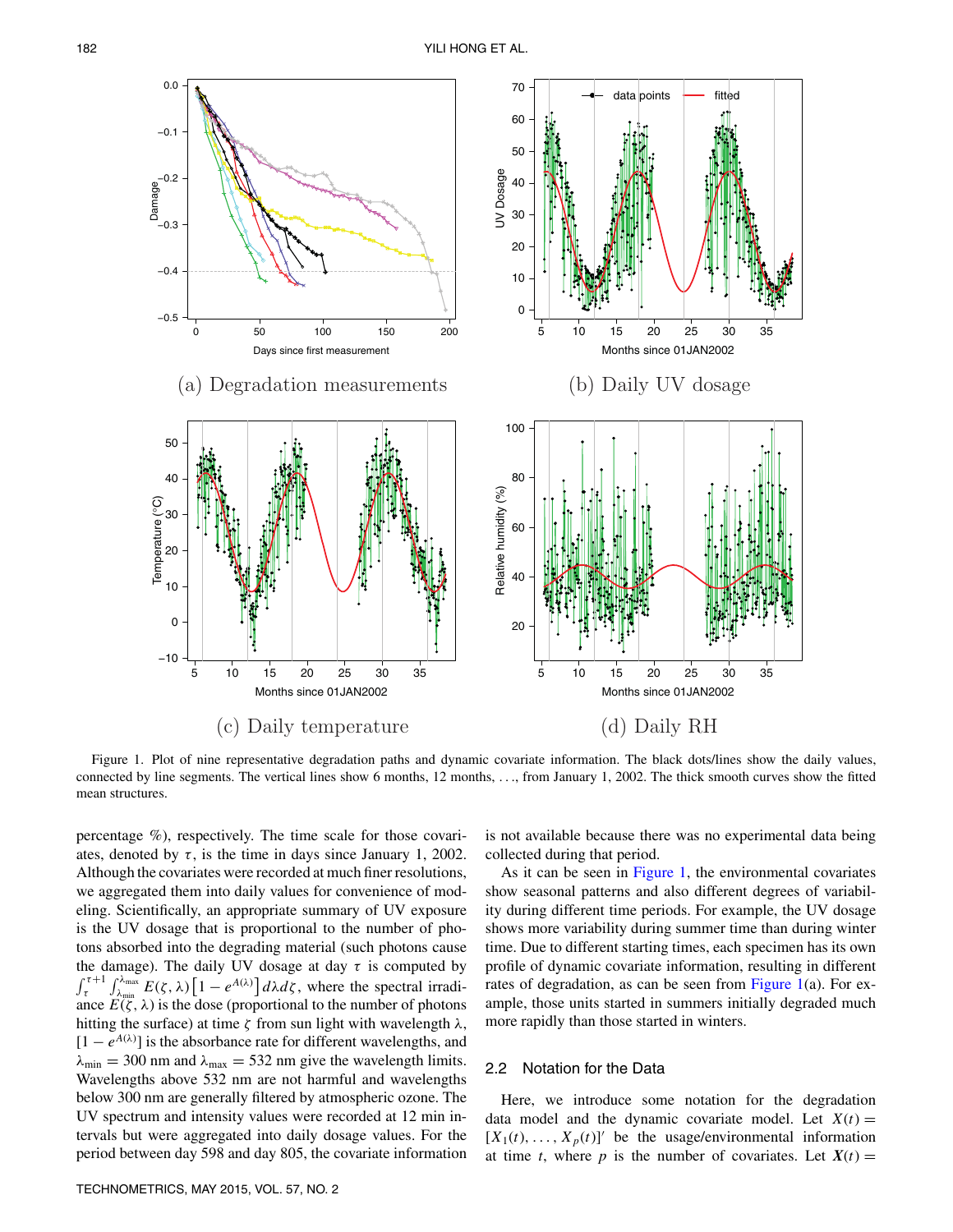${X(s) : 0 \le s \le t}$  be the history of the covariate process, which records the dynamic information from time 0 to time *t*.

Suppose there are *n* units/specimens in the field. For unit *i*, denote the degradation measurements at time  $t_{ij}$  by  $y_i(t_{ij})$ ,  $i = 1, \ldots, n, j = 1, \ldots, n_i$ , and  $n_i$  is the number of time points where degradation measurements were taken. The value of covariate *l* for unit *i* at the time *s* is denoted by  $x_{il}(s)$ . The history of the covariate process for unit *i* is denoted by  $\mathbf{x}_i(t_{in_i}) = \left\{ x_i(s) : 0 \le s \le t_{in_i} \right\}$ , which records the dynamic information from time 0 to time  $t_{in_i}$  for unit *i*. Here  $x_i(s) =$  $[x_{i1}(s),...,x_{ip}(s)]'.$ 

## 3. MODEL FOR A DEGRADATION PATH

#### 3.1 General Path Model

Let  $D(t)$ ;  $t > 0$  be the actual degradation path and let

$$
y(t) = \mathcal{D}(t) + \epsilon(t) \tag{1}
$$

be the degradation measurement at time *t*. The degradation model implies a degradation path  $D(t)$  for each unit in the population. We assume throughout that the degradation path is decreasing and the modifications are straightforward for an increasing degradation path. When the degradation level  $D(t)$  first falls below the failure-definition level  $\mathcal{D}_f$ , a soft failure occurs and we say that the unit has failed. The first crossing time is denoted by *t<sup>D</sup>* and

$$
t_{\mathcal{D}} = \min\{t : \mathcal{D}(t) \leq \mathcal{D}_f\}.
$$

The failure-time random variable *T* is defined as the collection of the failure times  $t_D$  for all of the units in the population. The cdf of *T* is  $F(t) = Pr(T < t)$ . The estimate of  $F(t)$  is used for the reliability prediction for the population, which is obtained by using both the degradation measurements and the dynamic covariate information.

## 3.2 Modeling Degradation Path With Dynamic Covariates

Here, we introduce a general additive model to incorporate dynamic covariate information into the degradation path model. In particular, the observed degradation path, conditional on the dynamic covariate information, is modeled as

$$
y_i(t_{ij}) = D[t_{ij}; x_i(t_{ij})] + R(t_{ij}; w_i) + \varepsilon_i(t_{ij}).
$$
 (2)

The corresponding model for the actual degradation path is  $D[t_{ij}; \mathbf{x}_i(t_{ij})] + R(t_{ij}; w_i)$ . The first component  $D[t_{ij}; \mathbf{x}_i(t_{ij})] =$  $\beta_0 + \sum_{l=1}^p \int_0^{t_{ij}} f_l[x_{il}(\tau); \beta_l] d\tau$  incorporates the dynamic covariates into the degradation path through a covariate-effect function  $f(\cdot)$ . Here,  $\beta_0$  is the initial level of degradation, and  $\beta_l$  denotes the parameter(s) in covariate-effect function  $f_l(\cdot)$ ,  $l = 1, \ldots, p$ . The coefficient vector for the initial degradation and covariate effects is denoted by  $\beta = (\beta_0, \beta'_1, \dots, \beta'_p)'$ . For covariate *l*, the function  $f_l[x_{il}(\tau);\beta_l]$  represents the effect of  $x_{il}(\tau)$  at time  $\tau$  on the degradation process. Thus,  $\int_0^t f_l[x_l(\tau); \beta_l] d\tau$  is the cumulative effect of  $x_l$  on the degradation process up to time *t*.

The cumulative damage model is motivated by the cumulative damage model for the accelerated failure-time model in <span id="page-4-3"></span>(Nelson [2001,](#page-14-10) chap. 10). For certain degradation mechanisms (e.g., wear out, crack growth, and the decomposition of chemical structures), the assumption of cumulative effects is appropriate. In the motivating application of this article, the environmental variables cause the loss of certain chemical structures in the coating, which reduces the concentration of certain chemical compounds over the time. Thus, the assumption of the cumulative effects is appropriate for the application.

<span id="page-4-0"></span>The second component  $R(t; w_i)$  is used to capture random departures from the mean structure  $D[t; x_i(t)]$ . In particular, an individual random effect  $w_i$  is used to account for unitto-unit variability caused by unobservable factors. A simple but useful form of  $R(t_{ij}; w_i)$  is  $R(t_{ij}; w_i) = w_{0i} + w_{1i}t_{ij}$ , where  $w_i = (w_{0i}, w_{1i})'$ , which has nice interpretation. In particular,  $w_{0i}$  and  $w_{1i}$  can be interpreted as individual random effects for the initial degradation and the time trend, respectively. A linear additive term also makes parameter estimation convenient. The random effect  $w_i$  is modeled by a bivariate normal distribution  $N(0, \Sigma_w)$ . Let  $\sigma_w$  be a general notation for the unique parameters in  $\Sigma_w$ . The third component  $\varepsilon_i(t_{ij})$  in (2) is the noise term. In literature, for example, Meeker and Escobar [1998,](#page-14-12) the  $\varepsilon_i(t_{ij})$ 's are often modeled to be independent and identically distributed as  $N(0, \sigma_{\varepsilon}^2)$ .

#### <span id="page-4-1"></span>3.3 Functional Forms for Covariate-Effect Function *f* (·)

Two approaches are available for choosing the functional form for the covariate-effect function  $f(.)$ . The first approach is based on models motivated by physical, chemical, and engineering knowledge. For example, if there is dynamic information on temperature, the Arrhenius relationship (e.g., Meeker and Escobar [1998,](#page-14-12) p. 472) can sometimes be used to model the effect of temperature on the rate of a degradation process.

<span id="page-4-2"></span>When there is not sufficient knowledge about the form of  $f(\cdot)$  from physical/engineering knowledge or when such models do not fit the data well, nonparametric methods can be used. For this approach, the function  $f(.)$  can be estimated as a linear combination of spline bases. Because most physical variables have a particular relationship with the degradation process (e.g., the degradation rate is increasing as the temperature is increasing), we apply shape restrictions on  $f(\cdot)$ . To obtain functional forms for  $f(\cdot)$  with different shape restrictions (e.g., monotonic increasing, decreasing, or convex), we use shaped-restricted splines described in Meyer  $(2008)$ , which are flexible enough to model constrained functions. In particular, a monotone function is estimated by a linear combination of the basis functions (I-splines) and a constant function. To constrain the estimate to be monotone increasing, the coefficients of the basis functions must be nonnegative (the coefficient of the constant function is not constrained). A convex regression function is estimated using linear combinations of the basis functions (C-splines) with nonnegative coefficients, plus an unrestricted linear combination of the constant function and the identity function  $g(x) = x$ . Details for spline basis computation are given in supplementary Section 1.

For the outdoor weathering data, the degradation path of the FTIR damage number  $1250 \text{ cm}^{-1}$  is monotone decreasing. Higher UV dosage or temperature tends to cause larger damage rates. Thus, the effects of UV dosage and temperature are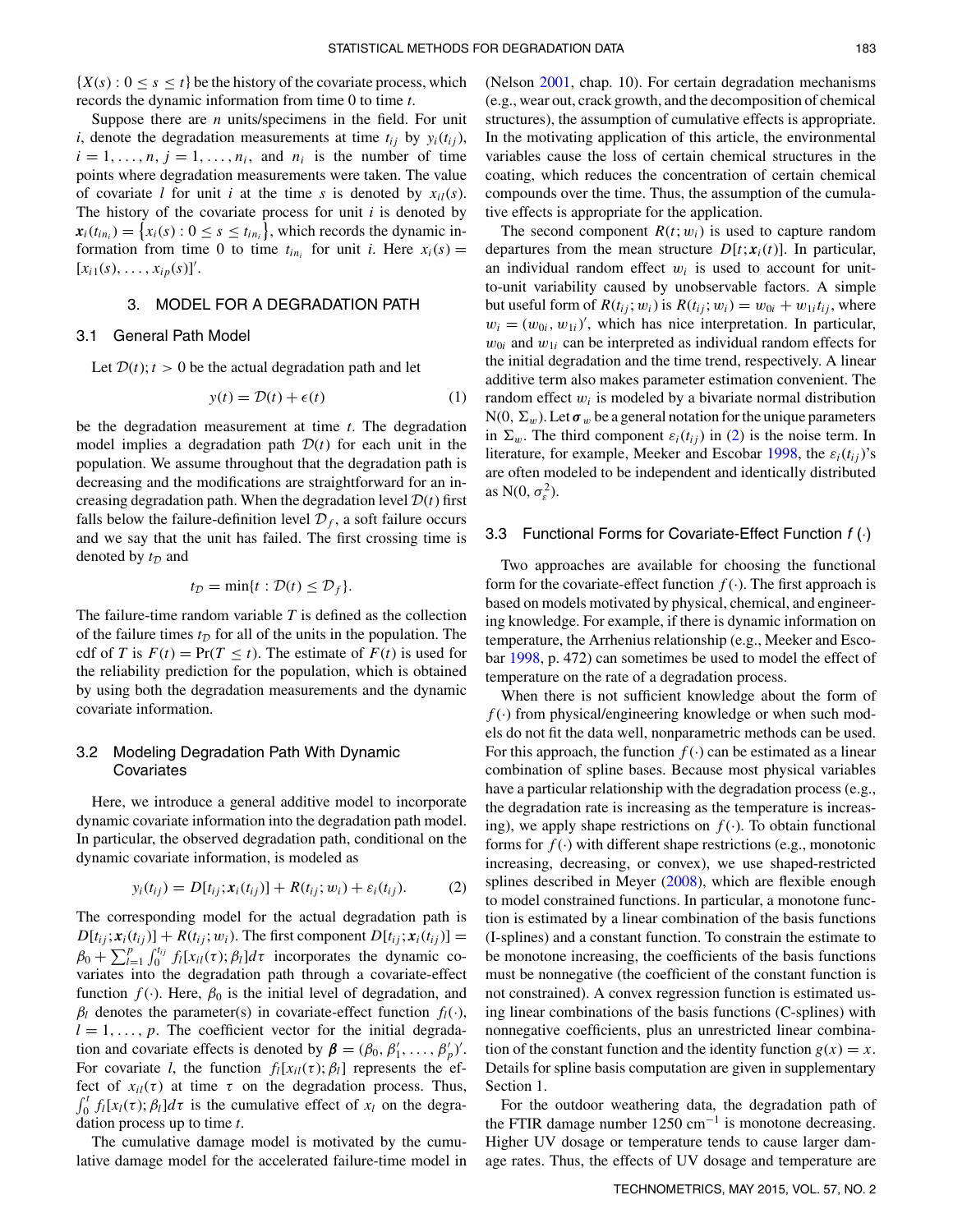<span id="page-5-1"></span>

Figure 2. Splines bases for the covariate effects of UV dosage, temperature, and RH.

<span id="page-5-5"></span>constrained to be monotone decreasing in UV dosage and temperature. The effect of RH is constrained to be concave, based on a graphical analysis of the indoor weathering data in Gu et al. [\(2009\)](#page-14-11) where the RH was controlled (along with other experimental variables) at different levels for several groups of test units. [Figure 2](#page-5-1) shows the spline bases for the covariate effects of UV dosage, temperature, and RH. Note that the spline bases in [Figure 2\(](#page-5-1)a) and [2\(](#page-5-1)b) are different because their computations are based on different covariates (i.e., UV dosage and temperature).

## <span id="page-5-2"></span>4. DEGRADATION PATH MODEL PARAMETER ESTIMATION

#### 4.1 Parameter Estimation

Because the degradation data and dynamic covariate processes are observed at discrete points in time, the discrete-data version of model (2) is obtained by replacing *D*[*t<sub>ij</sub>*; *x*<sub>*i*</sub>(*t<sub>ij</sub>*)] with  $D[t_{ij}$ ;  $x_i(t_{ij})] = \beta_0 + \sum_{l=1}^{p} \sum_{\tau_{ik} \le t_{ij}}$  $f_l[x_{il}(\tau_{ik}); \beta_l](\tau_{ik} - \tau_{i,k-1})$ *.* Here,  $\tau_{ik}$  are the time points where the covariate process was recorded for unit *k*, with convention that  $\tau_{i0} = 0$ . Let  $\theta_D = {\beta, \sigma_w, \sigma_{\varepsilon}}$  be the collection of unknown parameters. The maximum likelihood (ML) method is used for parameter estimation. Given the observed covariate process history, the likelihood is

$$
L(\theta_D|\text{covariate history})
$$
  
=
$$
\prod_{i=1}^n \int_{w_i} \left[ \prod_{t_{ij} \le t_{in_i}} \frac{1}{\sigma_{\varepsilon}} \phi \left\{ \frac{B[y_i(t_{ij}); x_i(t_{ij}), w_i]}{\sigma_{\varepsilon}} \right\} \right]
$$
(3)  
\$\times g\_{w\_i}(w\_i; \sigma\_w)\$
$$
d w_i,
$$

where  $B[y_i(t_{ij}); x_i(t_{ij}), w_i] = y_i(t_{ij}) - D[t_{ij}; x_i(t_{ij})] - R(t_{ij}; w_i),$  $\phi(\cdot)$  is the probability density function (pdf) of a N(0, 1) distribution, and  $g_{w_i}(\cdot)$  is the pdf of a N(0,  $\Sigma_w$ ) distribution. The ML estimate  $\theta_D$  is obtained by finding the value of  $\theta_D$  that maximizes (3). Note that we are conditioning on the entire covariate history when we model the degradation process.

The maximization of  $(3)$ , in general, is nontrivial because numerical methods such as quadrature (e.g., Liu and Pierce [1994\)](#page-14-14) are needed to evaluate the integral in the likelihood function. When the random component is modeled as a linear function of  $w_i$ , the model in  $(2)$  becomes a linear mixed-effect model

<span id="page-5-3"></span>with constraints on the parameters. Davidov and Rosen [\(2011\)](#page-14-15) proposed to use constrained quadratic programming to find the ML estimates of the unknown parameters with constraints in linear mixed-effect models. For better computational efficiency, we propose to replace the constrained quadratic programming by the mixed primal-dual bases algorithm in Fraser and Massam [\(1989\)](#page-14-16).

<span id="page-5-4"></span>In particular, with shape-restricted splines (i.e.,  $f_l[x_{il}(\tau_{ik}); \beta_l] = \sum_{q=1}^{Q_l} B_{lq}[x_{il}(\tau_{ik})] \beta_{lq}$  and the random component  $R(t_{ij}; w_i) = w_{0i} + w_{1i}t_{ij}$ , the model in (2) can be represented by

$$
y_i(t_{ij}) = \beta_0 + \sum_{l=1}^p \sum_{q=1}^{Q_l} G_{lq}(t_{ij})\beta_{lq} + w_{0i} + w_{1i}t_{ij} + \varepsilon_i(t_{ij}).
$$
\n(4)

<span id="page-5-0"></span>Here,  $B_{lq}[x_{il}(\tau_{ik})]$  is the value of the corresponding spline basis evaluated at  $x_{il}(\tau_{ik})$ ,  $\beta_{lq}$ 's are spline coefficients,  $\bar{G}_{lq}(t_{ij}) =$  $\sum_{\tau_{ik} \leq t_{ij}} B_{lq}[x_{il}(\tau_{ik})](\tau_{ik} - \tau_{i,k-1})$ , and  $Q_l$  is the number of spline bases for covariate *l*. Let  $y_i = (y_{i1}, \ldots, y_{in_i})'$ ,

$$
X_{i} = \begin{bmatrix} 1 & G_{11}(t_{i1}) & \cdots & G_{1Q_{1}}(t_{i1}) & \cdots & G_{p1}(t_{i1}) & \cdots & G_{pQ_{p}}(t_{i1}) \\ \vdots & \vdots & \ddots & \vdots & \ddots & \vdots & \ddots & \vdots \\ 1 & G_{11}(t_{in_{i}}) & \cdots & G_{1Q_{1}}(t_{in_{i}}) & \cdots & G_{p1}(t_{in_{i}}) & \cdots & G_{pQ_{p}}(t_{in_{i}}) \\ & & & Z_{i} = \begin{bmatrix} 1 & t_{i1} \\ \vdots & \vdots \\ 1 & t_{in_{i}} \end{bmatrix},
$$

and  $\boldsymbol{\varepsilon}_i = [\varepsilon_i(t_{i1}), \dots, \varepsilon_i(t_{in_i})]'$ . Using this notation, the model in (4) can be expressed as  $y_i = X_i \beta + Z_i w_i + \varepsilon_i$ . Note that the variance-covariance matrix of  $y_i$  is  $\Sigma_i = Z_i \Sigma_w Z_i' + \sigma_\epsilon^2 I_{n_i}$ , where

$$
\Sigma_w = \begin{bmatrix} \sigma_0^2 & \rho \sigma_0 \sigma_1 \\ \rho \sigma_0 \sigma_1 & \sigma_1^2 \end{bmatrix}
$$

<span id="page-5-6"></span>and  $I_{n_i}$  is an  $n_i \times n_i$  matrix. Let  $\sigma_w = (\sigma_0, \sigma_1, \rho)'$ . Some components of  $\beta$  are constrained to be nonnegative to produce a shaperestricted covariate-effect function. Without loss of generality, let  $\beta = (\beta'_u, \beta'_c)'$ , where  $\beta_u$  and  $\beta_c$  represent unconstrained and constrained parameters, respectively. The estimation algorithm is as follows.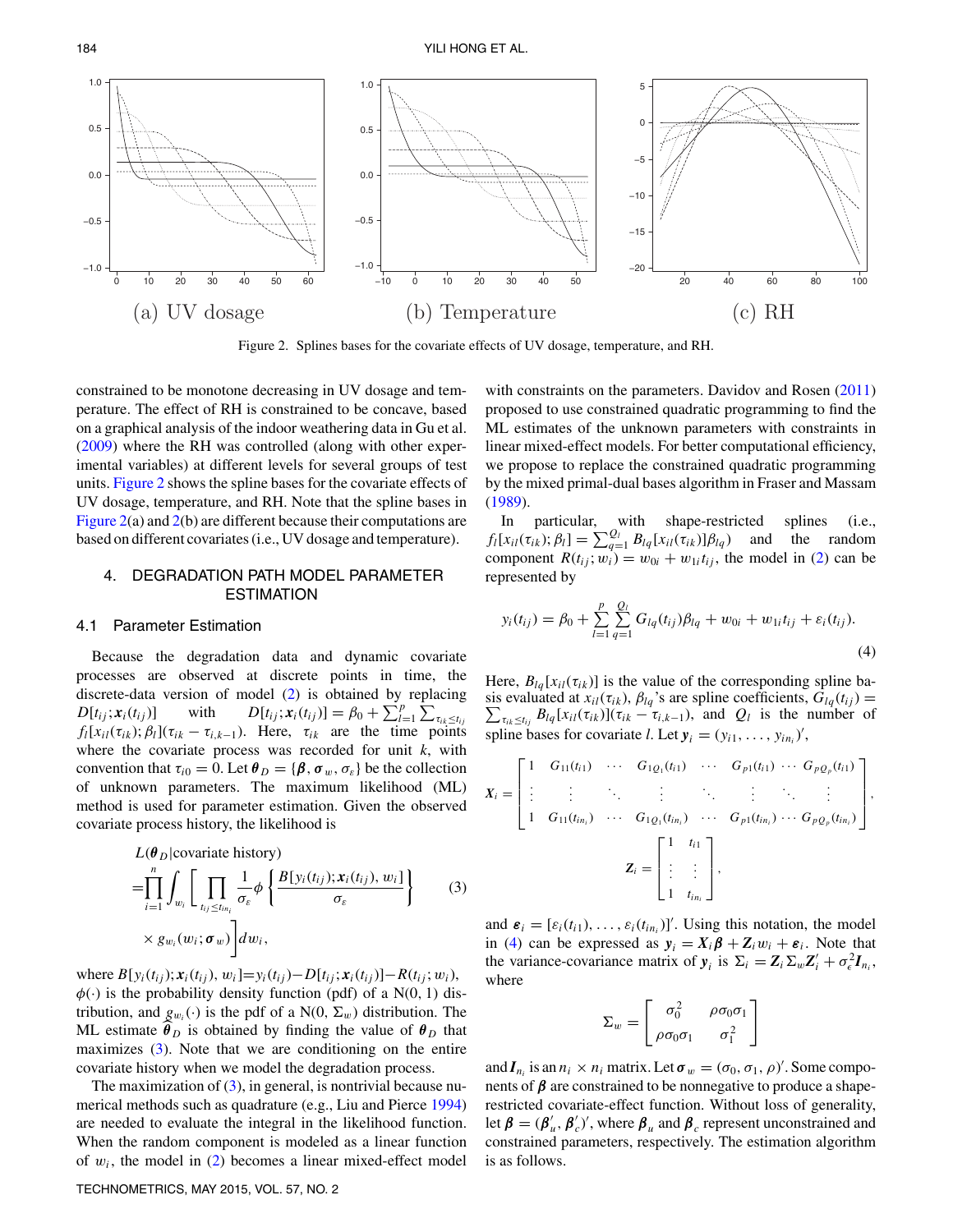*Algorithm 1:*

- 1. Obtain initial values of  $\sigma_w$  and  $\sigma_{\varepsilon}$ , which can be done by fitting the unconstrained linear mixed-effect model.
- 2. Compute  $\Sigma_i = Z_i \Sigma_w Z'_i + \sigma_\epsilon^2 I_i$ .
- 3. With  $\Sigma_i$  computed in Step 2, use the mixed primal-dual  $\sum_{i=1}^{n} (y_i - X_i \boldsymbol{\beta})^{\prime} \Sigma_i^{-1} (y_i - X_i \boldsymbol{\beta})$  subject to the constraints bases algorithm to obtain the estimate of *<sup>β</sup>* by minimizing *<sup>n</sup>* that the elements of  $\beta_c$  are greater than or equal to 0.
- 4. Fit a linear mixed-effect model  $\hat{\epsilon}_i = Z_i w_i + \epsilon_i$  with  $\hat{\epsilon}_i =$  $y_i - X_i \beta$  to obtain updated estimates of  $\sigma_w$  and  $\sigma_{\varepsilon}$ .
- 5. Repeat Steps 2 to 4 until convergence.

<span id="page-6-7"></span><span id="page-6-2"></span>Making inferences based on the constrained ML estimator is not straightforward. Some elements of the ML estimate vector may be on the boundary of the parameter space. Although asymptotic theory is available for constrained ML estimators (e.g., Self and Liang [1987\)](#page-14-17), the bootstrap method provides a flexible and easy-to-implement alternative. The bootstrap inference procedure is also somewhat robust to model departures. After being adjusted by a method that is similar to Carpenter, Goldstein, and Rasbash [\(2003\)](#page-14-18), the residuals and estimated random effects are sampled with replacement to construct a bootstrap sample. As pointed out by Morris [\(2002\)](#page-14-19), direct resampling (i.e., without appropriate adjustment) of residuals and estimated random effects will result in confidence intervals (CIs) that are too narrow. The estimation procedure in Algorithm 1 is then applied to the bootstrapped data to obtain bootstrapped values of parameter estimates. The resampling process is repeated a large number of the times and bias-corrected CIs are constructed based on the bootstrapped parameter estimates (Efron and Tibshirani [1993\)](#page-14-20). The details of the bootstrap algorithm and CI procedure are described in Algorithms 3 and 4 in supplementary Section 2. The performance of Algorithm 1 and the bootstrap CI procedure will be investigated through simulations in Section [5.](#page-6-0)

#### <span id="page-6-3"></span>4.2 Estimation for Weathering Data

For the outdoor weathering application, the spline bases shown in [Figure 2](#page-5-1) were used to estimate the effect of UV dosage, temperature, and RH. The parameter estimates are obtained by using Algorithm 1. The estimates and CIs for  $\beta_0$ ,  $\sigma_0$ ,  $\sigma_1$ ,  $\rho$ , and *σε* are shown in [Table 1.](#page-6-1) The CIs were obtained from 10,000 bootstrap repeats. The bootstrap took about 4 h using R parallel computing with 20 cores with Intel CPU (Xeon, E6540, 2.00GHz). [Figure 3](#page-7-0) shows the estimated effect functions for UV dosage, temperature and RH, and the corresponding approximate 95% pointwise CIs. [Figure 3\(](#page-7-0)a) shows that larger UV dosages lead to more damage. The UV dosage has a large effect on the damage rate, relative to temperature and RH. [Figure 4](#page-7-1) shows the plot of degradation measurements and fitted degradation path for the nine representative specimens shown in [Figure 1.](#page-3-0) The figure shows that the general path model fits the degradation data well. We also checked the Q–Q plot of the residuals (see supplementary Figure 5) and the plot indicates that the normal distribution assumption holds well.

For the selection of spline orders/degrees, a spline order/degree of two or three is generally sufficient to ensure enough smoothness. We used the Akaike information criterion

<span id="page-6-1"></span>Table 1. Parameter estimates and approximate 95% CIs for *β*<sub>0</sub>*,*  $\sigma$ <sub>0</sub>*,*  $\sigma$ <sub>1</sub>*,*  $\rho$ *,* and  $\sigma$ <sub>ε</sub>

|                  |            |                | 95% Bootstrap CI |            |
|------------------|------------|----------------|------------------|------------|
| Parameter        | Estimate   | Standard error | Lower            | Upper      |
| $\beta_0$        | $-0.04164$ | 0.00386        | $-0.04946$       | $-0.03429$ |
| $\sigma_0$       | 0.02160    | 0.00318        | 0.01540          | 0.02775    |
| $\sigma_1$       | 0.00067    | 0.00010        | 0.00049          | 0.00087    |
| $\rho$           | $-0.47793$ | 0.15143        | $-0.68934$       | $-0.06847$ |
| $\sigma_{\rm c}$ | 0.01769    | 0.00048        | 0.01688          | 0.01880    |

<span id="page-6-4"></span>(AIC; e.g., Eilers and Marx [1996\)](#page-14-21) to select the spline orders and knots. We chose the knot locations based on equal sample quantiles, which places the knots in places where there is a sufficient amount of covariate information. For example, for four knots  $(b = 4)$ , the locations were chosen as the 0.2, 0.4, 0.6, and 0.8 sample quantiles of the covariate values. For splines with different orders, we plotted the AIC values as a function of the number of spline knots (see supplementary Figure 6). Based on the results, we choose order three splines with four knots (i.e.,  $h = 3$  and  $b = 4$ ) for the weathering data. An alternative approach is to use the asymptotically optimal number for *b*, in which  $b \approx c^{1/(2h+1)}$  (e.g., Meyer [2008\)](#page-14-13). Here, the sample size *c* is taken to be the number of time points where the covariates are recorded. For the weathering data, there are 676 time points. With  $h = 3$ , the number of knots is  $b = 3$  for the covariates in the weathering data, which is very close to the selection by the AIC criterion.

<span id="page-6-6"></span><span id="page-6-5"></span>We also did a sensitivity analysis on spline orders and the number of interior knots (see supplementary Figure 7). The figure shows that the estimated covariate-effect functions are insensitive to different choices of spline orders and the number of knots. This observation is consistent with the comments in Meyer [\(2008\)](#page-14-13), which points out that the estimated functions are relatively insensitive to the number of knots, largely due to the shape restrictions.

#### <span id="page-6-0"></span>5. SIMULATION STUDY

The estimation procedure in Section [4.1](#page-5-2) involves random effects and point estimates that may be on a constraint boundary. Thus, we conduct a simulation to study the performance of the estimation procedure. Specifically, we investigate the mean square error (MSE) of point estimators and coverage probability (CP) of the bias-corrected bootstrap CI procedure.

#### 5.1 Simulation Model and Setup

Although Algorithm 1 is reasonably fast, the evaluation of the CP of the bootstrap CI procedure is computationally demanding. To ease the computational burden, we consider a single covariate (UV), order two splines with two interior knots, and a simplified random component to simplify computations. All units are exposed to the same UV profile for 200 days. We use the first 200 day UV information from the weathering data as the UV exposure profile for the units in the simulation. The true model used in the simulation is

$$
y_i(t_{ij}) = \beta_0 + \int_0^{t_{ij}} f[x_i(\tau); \beta] d\tau + w_{1i}t_{ij} + \varepsilon_i(t_{ij}), \quad (5)
$$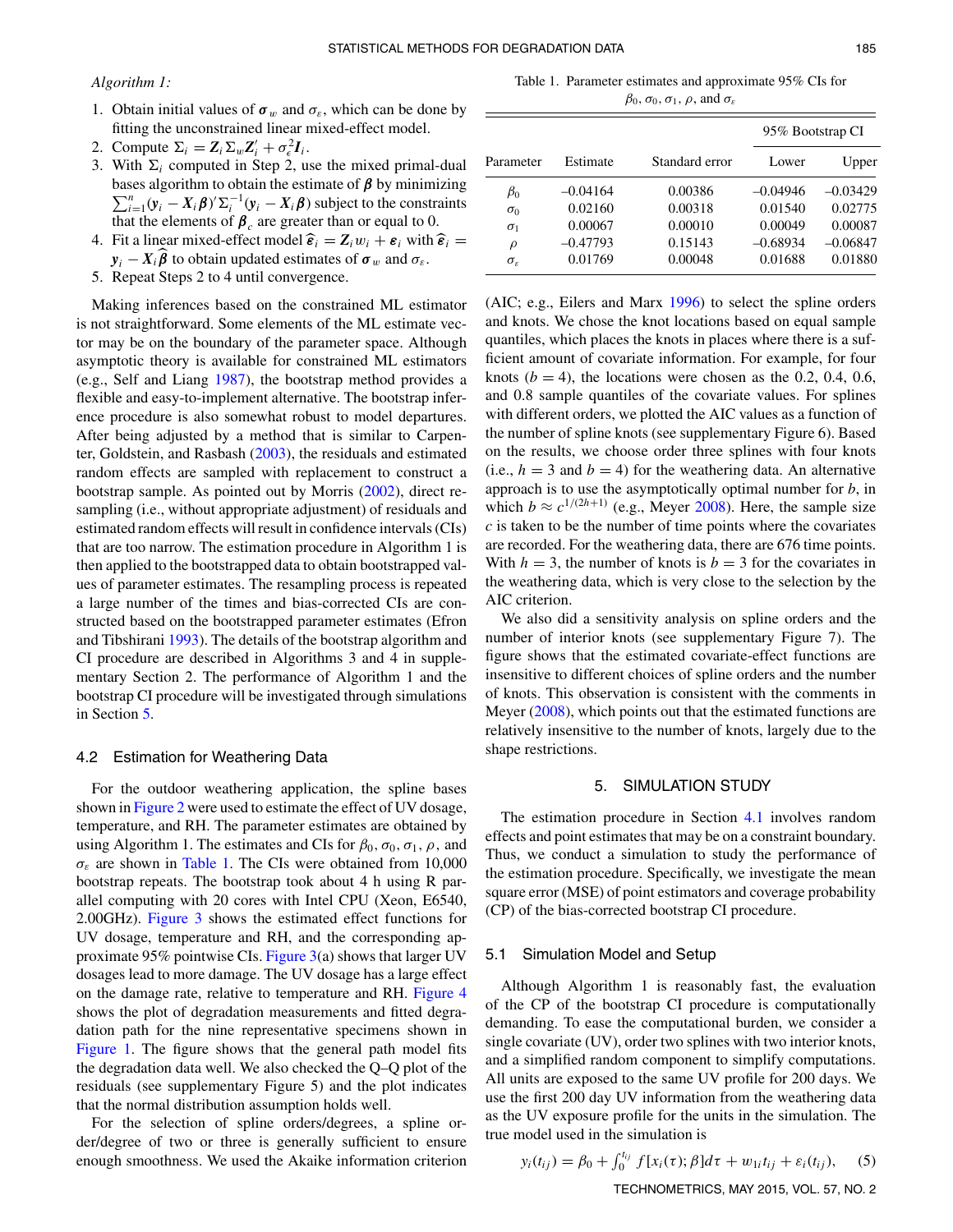<span id="page-7-0"></span>

Figure 3. Estimated covariate-effect functions for UV dosage, temperature, and RH, and the corresponding approximate 95% pointwise CIs.

where  $f[x_i(\tau_{ik}); \beta] = \sum_{q=1}^5 B_q[x_i(\tau_{ik})] \beta_q$  is the UV effect function,  $B_q[x_i(\tau_{ik})]$ 's are the spline bases,  $w_{1i} \sim N(0, \sigma_1^2)$ , and  $\varepsilon_i(t_{ij}) \sim N(0, \sigma_{\varepsilon}^2)$ . Note that the  $y_i(t_{ij})$ 's from the same unit  $i$  in model  $(5)$  are correlated due to the random slope *w*<sub>1*i*</sub>. The true values of the parameters are set to  $\beta_0 = -0.03$ ,  $\beta = (0.005, 0.003, 0, 0.006, 0)$ <sup>'</sup>,  $\sigma_1 = 0.001$ , and  $\sigma_{\varepsilon} = 0.02$  to mimic the setting of the weathering data. [Figure 5](#page-8-1) shows the spline bases (the constant basis is not shown) and the UV effect function used in simulation. The UV effect function is obtained

as a linear combination of spline bases with coefficient *β*. Because the main purpose of the simulation is to verify the inference for the nonstandard situation, we set two elements of  $\beta$  to be zero, which are on the boundary of the constrained parameter space.

We considered six scenarios. The numbers of experimental units are chosen to be  $n = 20$ , 50, and 100. For each sample size, the numbers of degradation measurement points are chosen to be  $m = 25$  and 50. In practice, m is related to how

<span id="page-7-1"></span>

Figure 4. Plot of degradation measurements and fitted degradation path for the nine representative specimens shown in [Figure 1.](#page-3-0)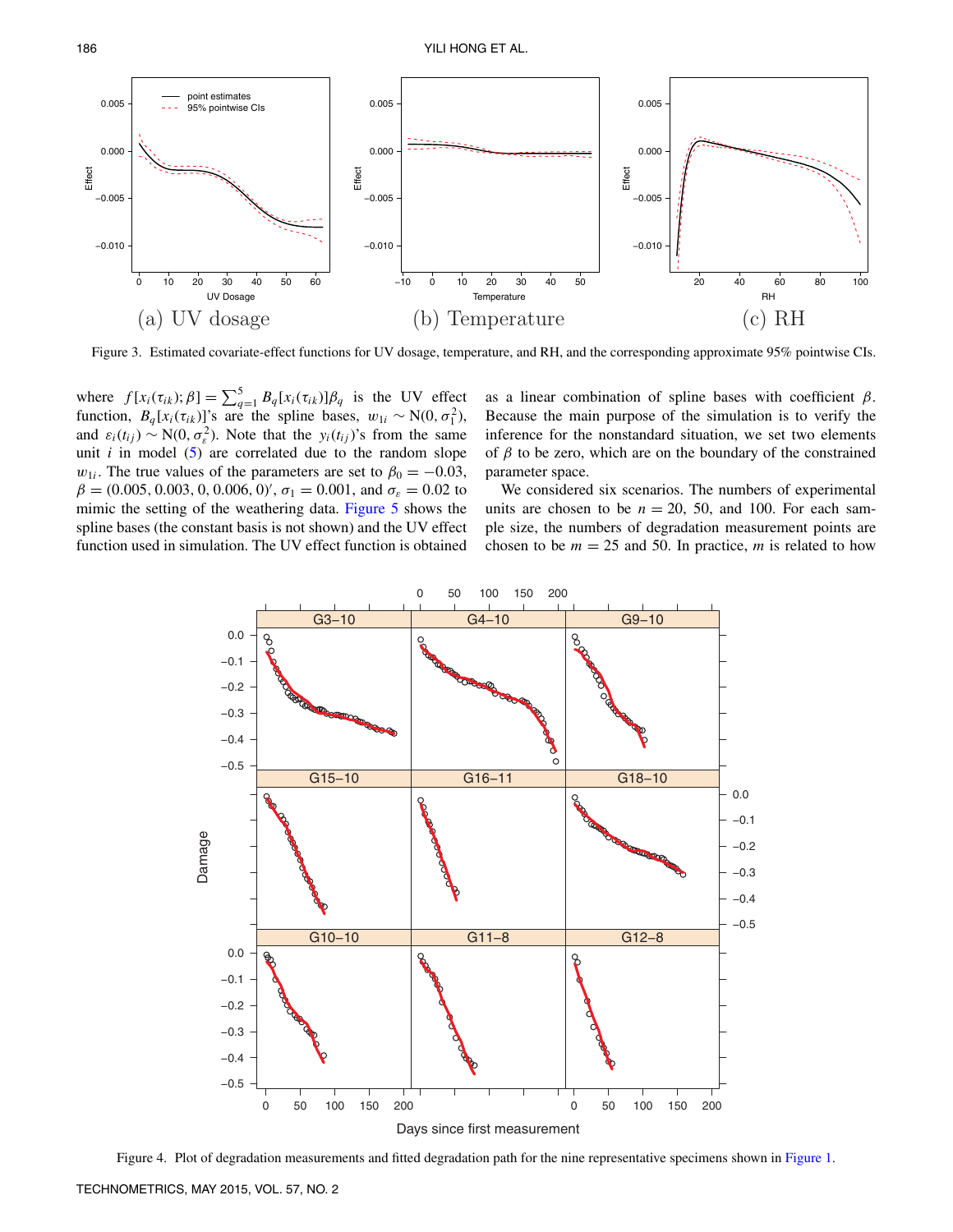<span id="page-8-1"></span>

Figure 5. Spline bases (left) and the UV effect function (right) used in simulation.

frequently measurements are taken. For each scenario, a dataset is simulated and Algorithms 1 and 4 (Algorithm 4 is in supplementary Section 2) are used to obtain the point estimates and CIs, respectively. A repeat of 600 datasets is used to obtain the estimates of the relative root MSE (RMSE) of point estimators and CP of CI procedures. The relative RMSE is defined as the square root of the MSE divided by the absolute value of the true parameter value. The CIs were obtained from 2000 bootstrap repeats.

#### 5.2 Simulation Results

[Figure 6](#page-8-2) shows the estimated relative RMSE of the parameter estimators and the CP of CI procedure based on 600 repeats for  $\beta_0$ ,  $\sigma_1$ , and  $\sigma_{\varepsilon}$ . [Figure 7](#page-9-0) shows the estimated relative RMSE for the UV effect function estimator and CP for the pointwise CI procedure for the UV effect function based on 600 repeats for the six scenarios. Based on the simulation results, we find that the relative RMSE of the point estimators of the parameters and the UV effect function generally decrease as *n* and *m* increase. The CP of the CI procedures converge to the nominal 95% level as *n* and *m* increase. The CP of the CI procedure for  $\sigma_1$  is poor when  $n = 20$  but it improves when *n* increases. The CP of the pointwise CI procedure for the UV effect function is around 90% when  $n = 20$  and it is around 95% when  $n = 100$ . Overall, the simulation study shows that the performance of estimation and bootstrap CI procedure are good. Supplementary Section 3 gives all the details about the simulation results including bias, variance, and MSE for each of the parameters.

## 6. MODEL FOR MULTIVARIATE COVARIATE PROCESS

## 6.1 General Strategy for Covariates Modeling

To predict a degradation path into the future, it is necessary to have a parametric model that can adequately predict the covari-

ate process. In general, the following parametric structure for *X*(*t*) can be used for each individual unit,  $X(t) = m(t; \eta) + a(t)$ , where  $m(t; \eta)$  is the mean function with parameter  $\eta$  and some components of *η* can be random to allow for population unit-tounit (or time period-to-time period in our application) variability for the covariate process. Depending on the application, the parametric form for  $m(t; \eta)$  can be specified. For example, the environmental temperature of an individual unit can be modeled as  $X(t) = \text{Trend}(t) + \text{Seasonal}(t) + a(t)$ , where  $\text{Trend}(t)$  is the long-term trend and Seasonal(*t*) is a periodic seasonal term. The error term  $a(t)$  is assumed to be a stationary process. In some applications,  $a(t)$  for different values of  $t$  can be modeled as

<span id="page-8-2"></span>

<span id="page-8-0"></span>Figure 6. Estimated relative RMSE of the parameter estimators and CP of CI procedure.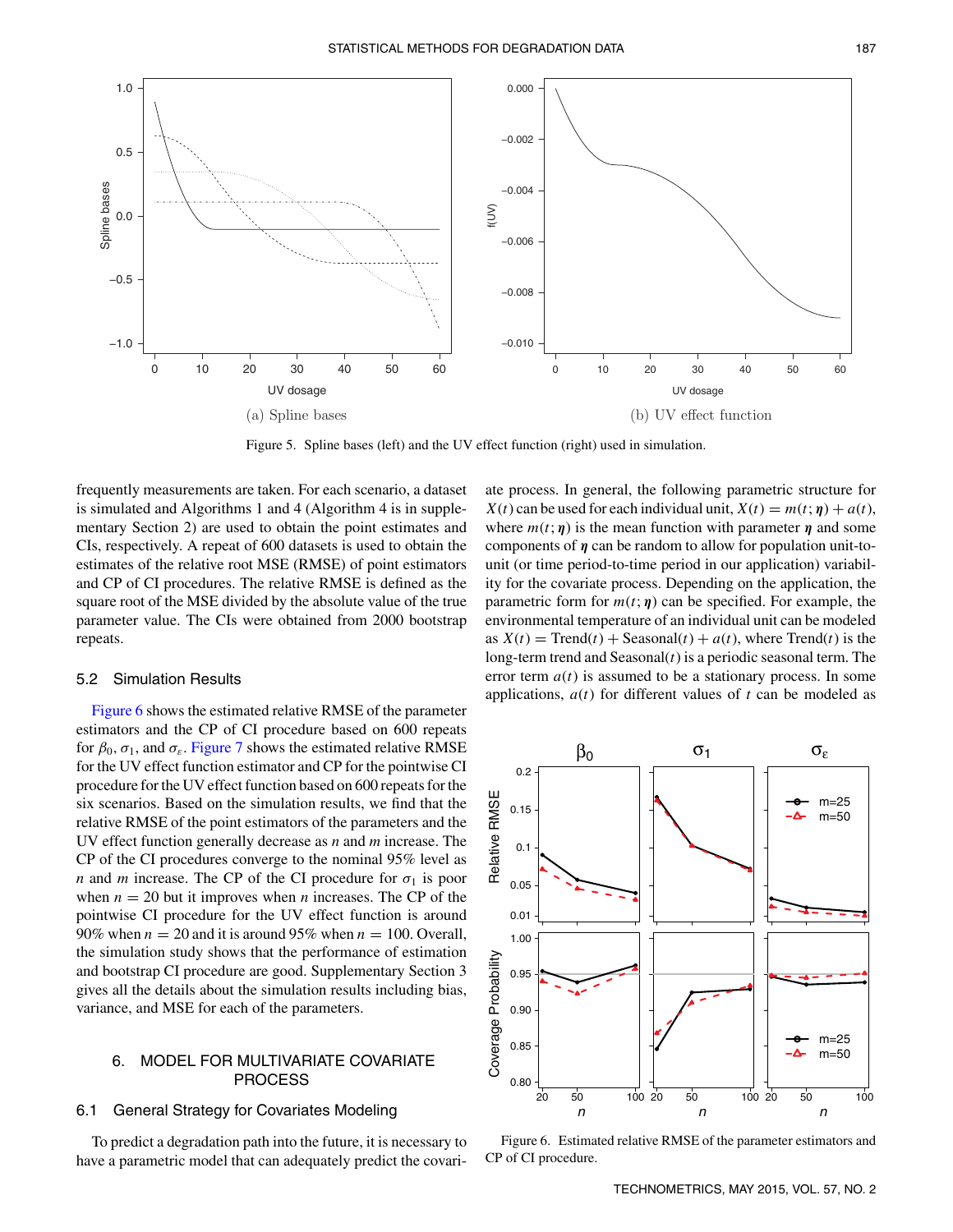<span id="page-9-0"></span>

<span id="page-9-2"></span>Figure 7. Estimated relative RMSE for estimator (left) and CP for pointwise CI for UV effect function (right).

independently and identically distributed with  $N(0, \Sigma_a)$ , where  $\Sigma_a$  is the covariance matrix. The vector autoregressive (VAR) time series models in Reinsel [\(2003\)](#page-14-22) can be used if more complicated structures are needed for modeling *a*(*t*).

## 6.2 Parametric Models for Covariates for Outdoor Weathering Data

For each application, a special modeling effort will be needed to capture the unique features in the covariate process. Here, we present the modeling of the environmental variables in the outdoor weathering data. Let  $x_1(\tau)$ ,  $x_2(\tau)$ , and  $x_3(\tau)$  be the values of UV dosage, temperature, and RH at time  $\tau$ , respectively. For these three variables, there is no significant time trend but the seasonal effect is evident. For time series with a seasonal component, combinations of sine and cosine functions are commonly used to capture the seasonal component (e.g., Campbell and Diebold [2005\)](#page-14-23).

<span id="page-9-1"></span>Based on an initial analysis of the covariates in the weathering data, a single sine function is adequate to describe the mean structure of  $x_1(\tau)$ ,  $x_2(\tau)$ , and  $x_3(\tau)$ . There is also a seasonal pattern in the process variance. For example, there is more variability in UV dosage during the summer months than during the winter months. Thus, a seasonal component is also added to the variance structure. In particular, the multivariate time series is modeled by

$$
\begin{bmatrix} x_1(\tau) \\ x_2(\tau) \\ x_3(\tau) \end{bmatrix} = \begin{bmatrix} \mu_1 + \kappa_1 \sin\left[\frac{2\pi}{365}(\tau - \eta_1)\right] \\ \mu_2 + \kappa_2 \sin\left[\frac{2\pi}{365}(\tau - \eta_2)\right] \\ \mu_3 + \kappa_3 \sin\left[\frac{2\pi}{365}(\tau - \eta_3)\right] \end{bmatrix}
$$

$$
+\left[\left(1+\nu_1\left\{1+\sin\left[\frac{2\pi}{365}(\tau-\zeta_1)\right]\right\}\right)\varepsilon_1(\tau)\right]+\left[\left(1+\nu_2\left\{1+\sin\left[\frac{2\pi}{365}(\tau-\zeta_2)\right]\right\}\right)\varepsilon_2(\tau)\right].
$$
 (6)

The  $sin(·)$  function with a period of 365 days is used to capture the seasonal pattern in the covariates. For the UV dosage and temperature, extra terms are used to capture the nonhomogeneity of variance over time. A likelihood ratio test suggested that the seasonal pattern is not important in the RH variance component. Thus, a constant variance component is used for RH.

To further capture the autocorrelation within each covariate and the correlation among different covariates, a VAR model with lag two [i.e., VAR(2)] is used. In particular, the error term is modeled by

$$
\begin{bmatrix} \varepsilon_1(\tau) \\ \varepsilon_2(\tau) \\ \varepsilon_3(\tau) \end{bmatrix} = \Phi_1 \begin{bmatrix} \varepsilon_1(\tau - 1) \\ \varepsilon_2(\tau - 1) \\ \varepsilon_3(\tau - 1) \end{bmatrix} + \Phi_2 \begin{bmatrix} \varepsilon_1(\tau - 2) \\ \varepsilon_2(\tau - 2) \\ \varepsilon_3(\tau - 2) \end{bmatrix} + \begin{bmatrix} e_1(\tau) \\ e_2(\tau) \\ e_3(\tau) \end{bmatrix},
$$
\n(7)

where  $\Phi_1$  and  $\Phi_2$  are matrices of regression coefficients, and  $[e_1(\tau), e_2(\tau), e_3(\tau)]' \sim N(0, \Sigma_e)$  are multivariate normal error terms that are independent over time. Here,  $\Sigma_e$  is the covariance matrix for the error terms. For the weathering example, the model fitting suggested that this VAR(2) model is adequate. For the weathering data, all covariate information was collected at the same place.When the units are exposed at different locations, additional parameters may be needed to describe the covariate processes.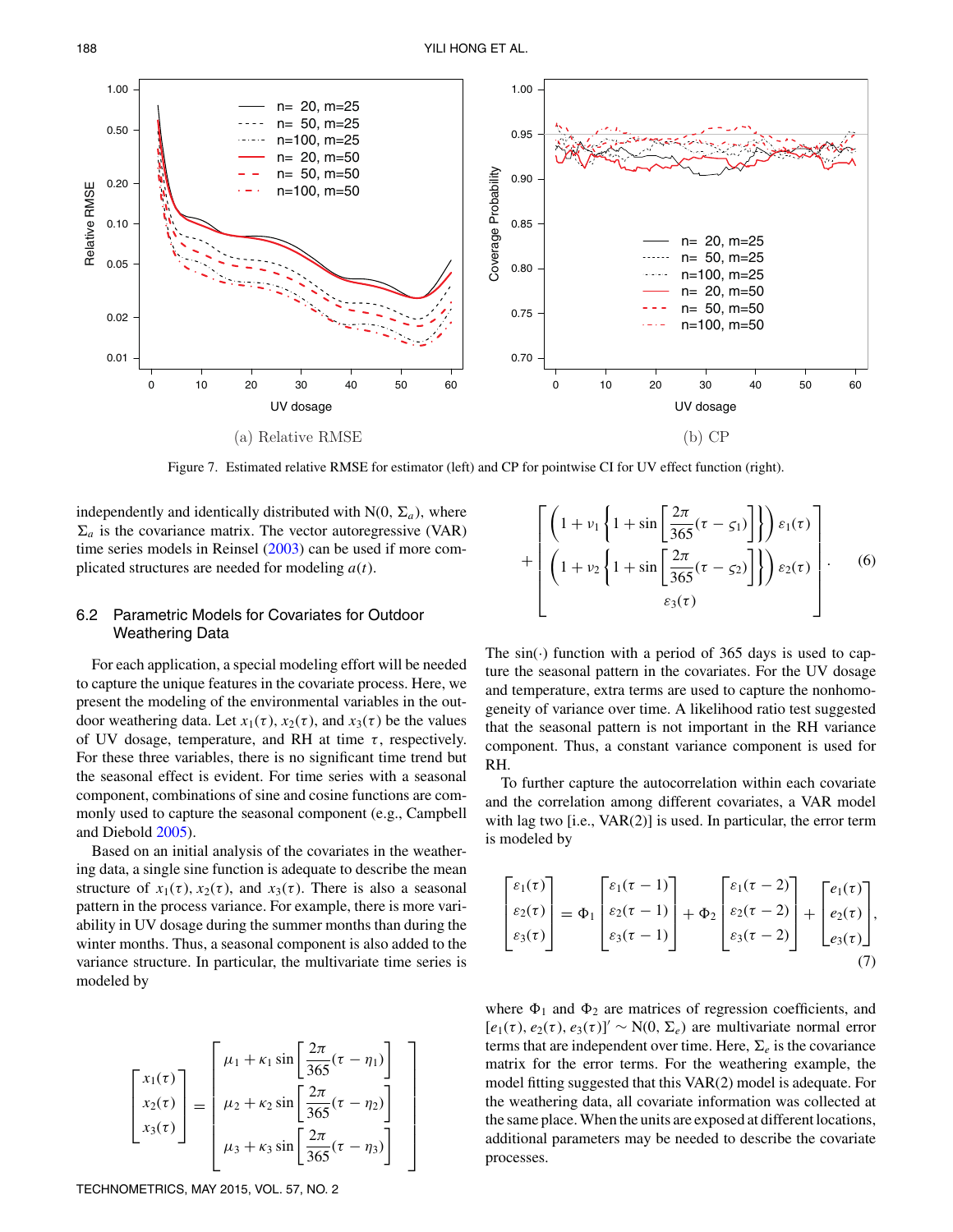#### 6.3 Parameter Estimation

The estimation of the parameters in models  $(6)$  and  $(7)$  is done in two steps. In the first step, ML estimation is used to remove the seasonal trends in the mean and variance structures. Then the residuals are obtained. For the first stage, the working variance-covariance structure of  $[\varepsilon_1(\tau), \varepsilon_2(\tau), \varepsilon_3(\tau)]'$  is taken to be  $\sigma_{\varepsilon}^2 I_3$ . The main goal of model (6) is to remove the mean structure and the simplified variance structure still provides a consistent estimator for the mean structure. The ML method is used to obtain the parameter estimates for the model in (6). One needs to program the likelihood function and then use an optimization algorithm (e.g., optim() function in  $R$  [2013\)](#page-14-24) to maximize it. The convergence of the optimization algorithm is checked by trying different starting values and careful examination of the contour plots of the log-likelihood functions. The estimates of the parameters and corresponding bootstrap CIs for the covariate process model in (6) are listed in [Table 2.](#page-10-0) We used a bias-corrected bootstrap approach with 10,000 repeats to obtain CIs. The bootstrap took about 20 min by using R parallel computing with 20 cores with Intel CPU (Xeon, E6540, 2.00GHz). Figure  $1(b)-1(d)$  shows the fitted mean structure. [Figure 8](#page-10-1) shows the estimated error terms, and the estimated standard deviation (SD) of the error term for UV dosage, temperature, and RH. The figure shows that model (6) adequately fits the mean and variance structures (including the nonconstant variance pattern) for the UV dosage, temperature, and RH covariate process data.

In the second step, ML estimation is used to fit the VAR model to the residuals. The computing of the parameter estimates uses multivariate least squares (e.g., Lütkepohl [2005,](#page-14-25) chap. 3), which is computationally efficient. The estimates of  $\Phi_1$ ,  $\Phi_2$ , and  $\Sigma_e$  are as follows:

$$
\Phi_1 = \begin{pmatrix} 0.58 & 0.02 & 0.02 \\ 0.09 & 0.63 & 0.02 \\ -0.07 & -0.05 & 0.59 \end{pmatrix},
$$

$$
\Phi_2 = \begin{pmatrix} -0.11 & -0.02 & -0.01 \\ -0.11 & 0.03 & 0.02 \\ 0.39 & -0.11 & -0.11 \end{pmatrix},
$$

<span id="page-10-0"></span>Table 2. Parameter estimates and corresponding 95% bootstrap CIs for the parameters of the covariate process model in (6)

<span id="page-10-3"></span>

|             | Parameter  | Estimate | Standard<br>error | 95% Bootstrap<br>CI |         |
|-------------|------------|----------|-------------------|---------------------|---------|
| Covariate   |            |          |                   | Lower               | Upper   |
| UV dosage   | $\mu_1$    | 24.71    | 0.58              | 23.55               | 25.83   |
|             | $\kappa_1$ | 18.95    | 0.71              | 17.54               | 20.32   |
|             | $\eta_1$   | 79.24    | 2.09              | 75.25               | 83.40   |
|             | $\zeta_1$  | 77.69    | 3.67              | 70.44               | 84.86   |
|             | $v_1$      | 1.80     | 0.24              | 1.37                | 2.29    |
| Temperature | $\mu_2$    | 25.05    | 0.52              | 24.04               | 26.05   |
|             | $\kappa_2$ | 16.54    | 0.69              | 15.17               | 17.91   |
|             | $\eta_2$   | 103.19   | 2.65              | 97.92               | 108.27  |
|             | $\zeta_1$  | 33.53    | 13.73             | 6.96                | 60.66   |
|             | $v_2$      | 0.31     | 0.09              | 0.14                | 0.49    |
| RH          | $\mu_3$    | 40.01    | 1.02              | 38.06               | 42.06   |
|             | $K_3$      | $-4.73$  | 1.52              | $-7.38$             | $-0.54$ |
|             | $\eta_3$   | 39.00    | 18.8              | 6.71                | 80.23   |

$$
\Sigma_e = \begin{pmatrix} 8.87 & 4.08 & -20.07 \\ 4.08 & 19.18 & -43.64 \\ -20.07 & -43.64 & 200.96 \end{pmatrix} . \tag{8}
$$

The standard errors of the parameter estimates of  $\Phi_1$ ,  $\Phi_2$ , and  $\Sigma$  are also obtained by using the bootstrap method. These standard errors are listed in supplementary Section 7. The bootstrap is carried out by sampling the estimated error term  $[e_1(\tau), e_2(\tau), e_3(\tau)]'$  with replacement and then using the parametric models in  $(6)$  and  $(7)$  to obtain a bootstrap sample. The bootstrap values of the parameter estimates are obtained by using a two-step approach. The above process is repeated a large number of times to obtain the bootstrap distribution of parameter estimators.

<span id="page-10-2"></span>We also examined the autocorrelation function (ACF) of the estimated  $[e_1(\tau), e_2(\tau), e_3(\tau)]'$  to check the assumption of the VAR model (see supplementary Figure 8). The ACF functions showed no evidence of autocorrelation. We also used Q–Q plot to check the normal assumption on  $[e_1(\tau), e_2(\tau), e_3(\tau)]$  (supplementary Figure 9). The plots show that the VAR(2) model with normal errors provides an adequate description of the residuals.

<span id="page-10-1"></span>

Figure 8. Residuals and estimated SD for UV dosage, temperature, and RH.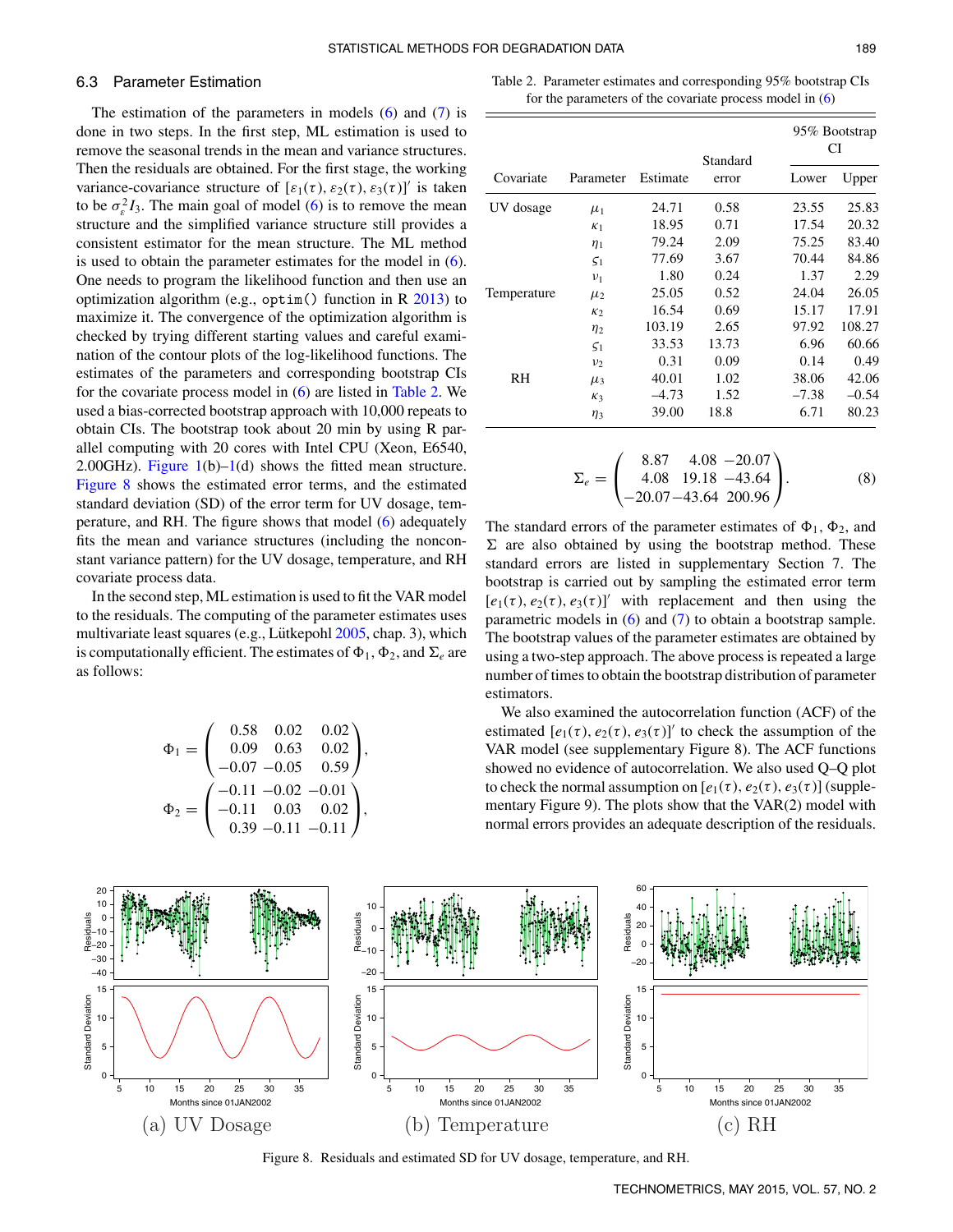### 7. FAILURE-TIME DISTRIBUTION ESTIMATION

#### 7.1 Failure-Time Distribution for the Population

The failure-time distribution provides the reliability information for an unobserved population. We use  $\theta_D$  and  $\theta_X$  to denote the unknown parameters in the degradation model and covariate process model, respectively. Let  $\theta = {\theta_D, \theta_X}$ . The model for the actual path is  $D[t; X(\infty)] + R(t; w)$ . Given the covariate process  $X(\infty) = x(\infty)$  and the individual random effect *w*, the degradation path is deterministic. The first crossing (failure) time  $t_D$  for a particular unit can be obtained. That is,

$$
t_{\mathcal{D}} = \min\{t : D[t; \mathbf{x}(\infty)] + R(t; w) = \mathcal{D}_f\}.
$$
 (9)

Thus, the first crossing time  $t<sub>D</sub>$  is a function of  $D<sub>f</sub>$ ,  $x(\infty)$ , and *w*. Numerical methods are often needed to solve for  $t_D$  from (8). Because  $X(\infty)$  and *w* are random, the first crossing time (i.e., the failure time of the product), denoted by  $T$ , is a random variable. The cdf of  $T = T[D_f, X(\infty), w]$  is

$$
F(t; \theta) = \mathbf{E}_{X(\infty)} \mathbf{E}_w \text{Pr} \left\{ T[\mathcal{D}_f, X(\infty), w] \le t \right\}, \quad t > 0. \quad (10)
$$

In most situations, there is no explicit form for  $F(t; \theta)$  and it has to be computed by using numerical methods or Monte Carlo simulation.

Substituting  $\hat{\theta}$  into  $F(t;\theta)$  in (9), one obtains an estimate of the cdf. Because an explicit form for  $F(t; \theta)$  is, in general, not available, a simulation approach is used to evaluate *F*(*t*; $\widehat{\theta}$ ). The following algorithm is used for computing *F*(*t*; $\widehat{\theta}$ ). *Algorithm 2:*

- 1. Simulate the covariate process with the parameter equal to  $\ddot{\theta}_X$ .
- 2. Simulate the random effect *w* from  $N(0, \Sigma_w)$  with the parameter equal to  $\ddot{\theta}_D$ .
- 3. Compute the simulated degradation path  $D[t; X(\infty)]$  +  $R(t; w)$  with the simulated covariate process and random effect.
- 4. Given the simulated degradation path, compute the failure time  $t_D$  by solving (8).
- 5. Repeat the above Steps 1 to 4 *B* times to obtain the simulated failure times  $t_D^b, b = 1, \ldots, B$ , where *B* is chosen large enough to provide sufficient precision. The estimate of  $F(t; \theta)$  is obtained by the empirical cdf. That is,  $F(t; \widehat{\theta}) = B^{-1} \sum_{b=1}^{B} \mathbb{1}_{(t_{\mathcal{D}}^b \leq t)}$ .

The CIs for the cdf can be obtained as follows. Because the bootstrap parameters  $\hat{\theta}$  are obtained in previous sections, one needs to repeat Algorithm 2 for each set of bootstrap values of parameter estimates. The pointwise CIs for the cdf are then obtained as the sample quantiles of the bootstrap estimates of  $F(t; \theta)$ . If the focus is on an individual unit, Algorithm 2 can also be used to obtain the estimates for the cdf of an individual unit.

The manner in which our model and inference procedures would be used in applications will depend on relationship between the units of interest and the processes generating the covariates that will affect the degradation processes. Some example scenarios is as follows:

1. In some applications all units in the population will be subject to different realizations of a covariate processes <span id="page-11-0"></span>that could be adequately modeled as independent (but not identically distributed) from unit to unit (location to location). For example, when considering the loss of light output from LED lights in households, the usage history is different but can be considered to be independent from household to household.

- <span id="page-11-1"></span>2. Similar to the groups of units in the weathering experiment, one might be interested in estimating the failuretime distribution of a population of units that are all subject to the same realization from the covariate processes. For example, when considering the power output decrease of solar panels installed at one location (e.g., one power plant), the environmental variables such as temperature and humidity can be considered to be the same for each unit in the field.
- 3. Similar to the overall weathering experiment, one might be interested in groups of units put into service at various points in time (known as staggered entry) so that the groups are subject to different parts of the same covariate process. The illustrative outdoor weathering example in this article falls into this category.

#### 7.2 Application to the Epoxy Degradation Example

To illustrate the use of our methods, we use the outdoor weathering setting and assume that there is a hypothetical population with infinite size and that units randomly enter service, according to a uniform distribution, between day 161 and day 190. Each unit has its own independent realization of the covariate processes, from the observed processes in the experiment. [Figure 9](#page-12-1) shows the estimated cdf and the corresponding 95% pointwise CIs for this hypothetical population. For the results in [Figure 9,](#page-12-1) we used  $B = 200$  in Algorithm 2 with 10,000 bootstrap results already stored. The computations took about 1 hr by using R parallel computing with 20 cores with Intel CPU (Xeon, E6540, 2.00GHz). Most of the units in the population fail between 50 days and 150 days after they are put into service. Similar results can be obtained for the cdf of an individual unit (e.g., a unit started at day 161).

For the outdoor weathering data, we also checked how well the failure-time model fits the observed failure times. For the weathering data, we use a failure threshold  $\mathcal{D}_f = -0.4$ . Generally, this would be chosen to be the level of degradation at which the performance of the coating would not be acceptable (e.g., the level at which there would be customer perceivable loss of gloss or color). There were 36 units that were put into experiments at different times from 2002 to 2006 (i.e., in a staggered entry pattern). According to this failure definition, there were 17 failures and the other 19 units had survived.

[Figure 10](#page-12-2) shows the estimated expected number of failures and corresponding 95% pointwise CIs versus the observed number of failures as a function of time for the 36 specimens in the outdoor weathering data, conditional on the covariate history. The dots show the observed cumulative number of failures as a function of time. The estimated expected number of events are computed based on the estimated degradation path and covariate process models. For the periods from day 0 to day 597 and from day 806 to day 1153, the covariate processes for the weathering data had already been observed. We treat the covariates as fixed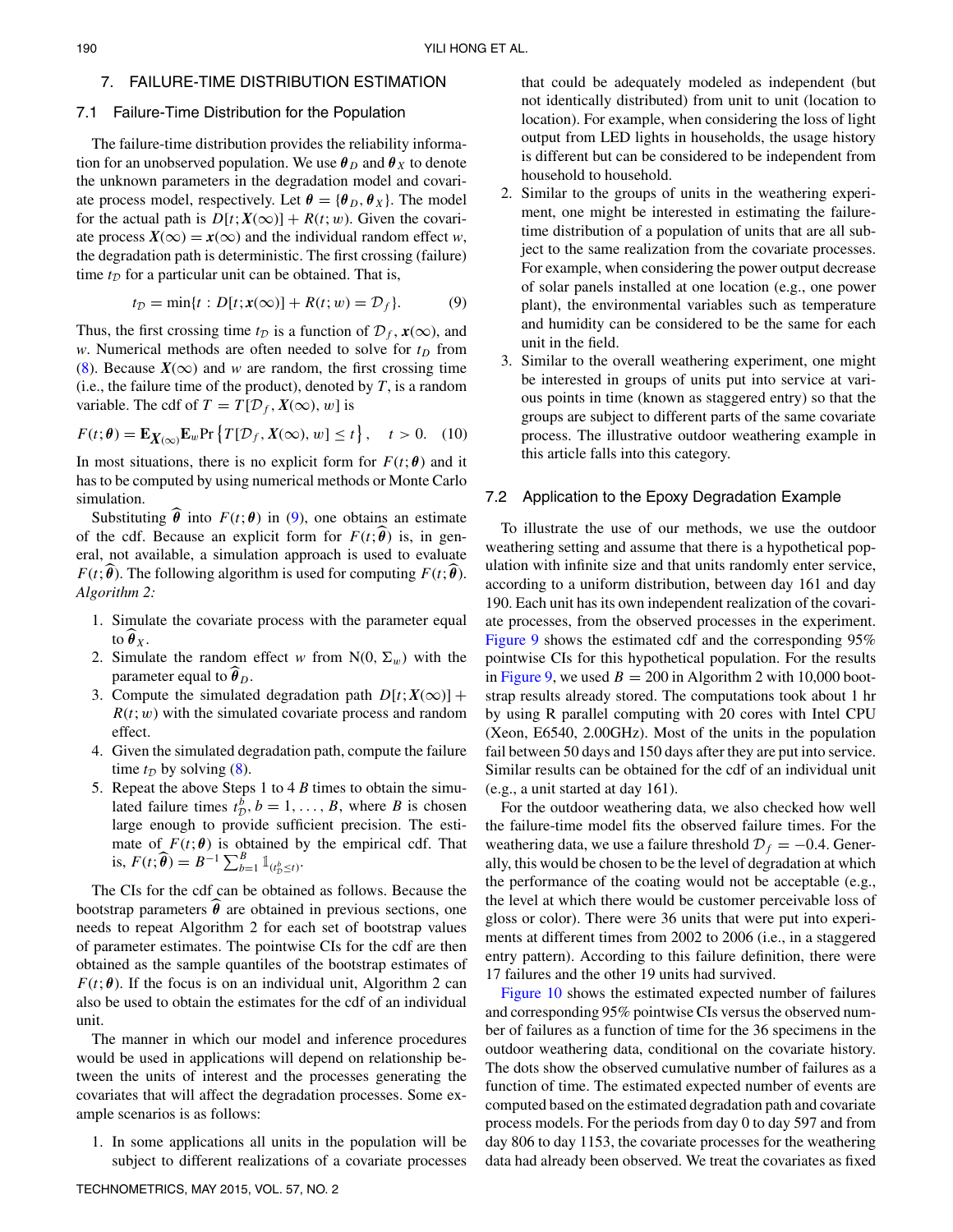<span id="page-12-1"></span>

Figure 9. The estimated cdf and corresponding 95% pointwise CIs for a population with units starting randomly from day 161 to day 190.

when we compute the estimated expected number of failures. For those periods that are between day 598 and day 805 and after day 1153, as shown in [Figure 1,](#page-3-0) the covariate information is missing. The covariate process for those periods, however, is needed to compute the estimated expected number of events. We used multiple realizations of the covariate processes simulated from the fitted model and the results were averaged for those periods. The results in [Figure 10](#page-12-2) show that the estimated expected number of failures agree with the observed number of failures well except that there is an abrupt jump around day 50 in the observed number of failures.

<span id="page-12-2"></span>

Figure 10. Estimated expected number of failures and corresponding 95% pointwise CIs versus the observed number of failures as a function of time for the 36 specimens in the outdoor weathering data, conditional on the covariate history.

<span id="page-12-3"></span>

Figure 11. The estimated cdf of remaining life and 95% pointwise CIs for unit G18-10.

#### 7.3 Distribution of Remaining Life for Individual Units

Given the observed degradation path and the covariate process up to time  $t_{in}$  for individual *i*, the distribution of remaining life is needed in some applications. The conditional distribution of remaining life for individual with  $X_i(t_{in_i}) = x_i(t_{in_i})$  and  $T >$  $t_{in_i}$  is

$$
\rho_i(s; \theta) = \mathbf{E}_{X_i(\infty)|X_i(t_{in_i})=x_i(t_{in_i})} \mathbf{E}_w \Pr \{ T[D_f, X(\infty), w] \le t_{in_i} + s | T > t_{in_i} \}, s > 0.
$$

Here  $\rho_i(s; \theta)$  gives, conditional on  $X_i(t_{in_i}) = x_i(t_{in_i})$  and  $T >$  $t_{in_i}$ , the probability of failure before time *s*. Similar algorithms can be used to evaluate the conditional distribution  $\rho_i(s; \theta)$  for individual *i* and the corresponding pointwise CIs. The difference is that the future degradation path and the covariate process are conditional on  $x_i(t_{in_i})$  and the degradation measurements that have been observed up to time *tini* .

For illustration, we consider the specimen labeled "G18-10" with age of 158 days at the end of exposure. The observed degradation level for G18-10 had not reached  $\mathcal{D}_f = -0.4$  after 158 days. Conditional on the observed degradation path and the covariate history for this unit, we can compute the estimated cdf of remaining life for this unit. [Figure 11](#page-12-3) shows the estimated conditional cdf for unit G18-10 and the corresponding 95% pointwise CIs. The results in [Figure 11](#page-12-3) show that the remaining life of this unit is roughly in the range of 20 days to 50 days. The back test in supplementary Section 8 also shows that the remaining life can be predicted well by using the proposed method in this article.

## <span id="page-12-0"></span>8. CONCLUDING REMARKS AND AREAS FOR FUTURE RESEARCH

Motivated by the increasing availability of dynamic covariate information being acquired by systems operating in the field and the needs to predict future performance of these systems, we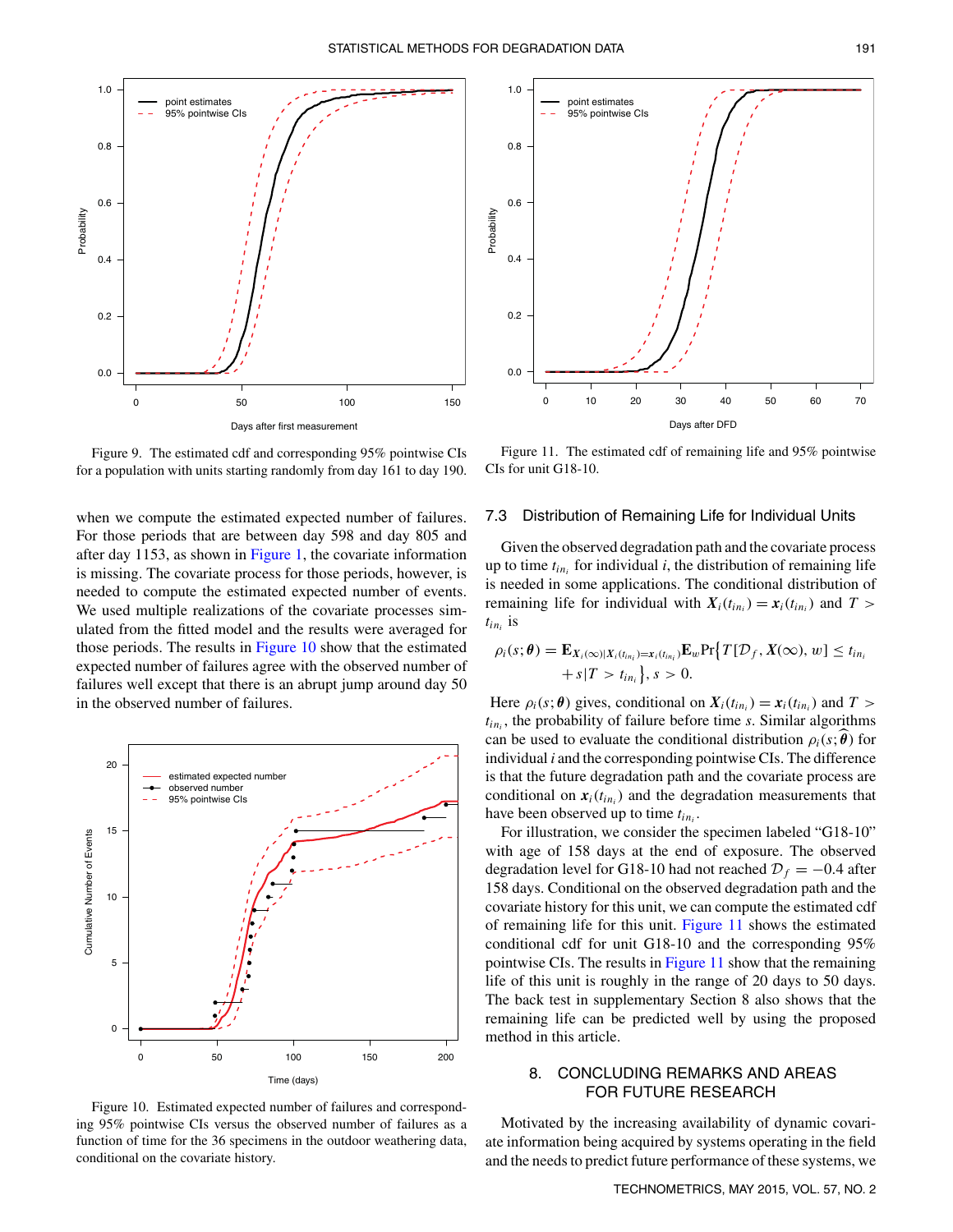develop a class of models and methods for using such data. We illustrate these methods with the outdoor weathering data. We use flexible general path models with individual random components to describe unit-to-unit variability in the data. Parametric models are used to model the covariate processes. We develop algorithms to compute an estimate for the failure-time distribution induced by the underlying degradation model. We use the weathering data to illustrate the modeling process and the estimation of the failure-time distribution.

Although the outdoor weathering data were our motivating example, the methods developed in this article can have broad applications for many products used in highly variable environments and/or subject to time-varying usages. For example, the degradation of LED power output is mainly due to usage that can be time varying. The corrosion of a crude oil transportation pipeline is subject to the outdoor environment and the characteristics of the compounds flowing in the pipeline. Damage done to structures in aircraft will depend on the number of takeoff–landing cycles and other stresses encountered during operation. Also, the degradation of photovoltaic arrays can be caused by both time-varying usage and outdoor environments. Thus, there are tremendous opportunities to apply the method developed.

<span id="page-13-1"></span>For weathering applications, in the past decades, many solar UV monitoring sites have been established at different geographical locations within the United States and worldwide (e.g., Kaetzel [2001\)](#page-14-26). The solar UV spectrum and intensity, as well as temperature and relative humidity are recorded at high resolution. Such information can be used for prediction for the lifetime of products that are subject to photodegradation. When the covariate information is from different locations, spatial correlations may need to be considered for the model to predict the covariates for a population. Spatial data modeling techniques can be applied. In other applications, where the product is not exposed to sunlight or other weather variables, our models can still be used to model degradation as a function of other variables like load or amount of use.

The covariate-effect function based on splines are only defined over the range of the data. As with all other nonparametric methods, extrapolation will be challenging. In the weathering data, there is enough historical data to cover the needed range of covariates. The shape-restricted spline, however, allows one to do extrapolation to some extent. Suppose, for example, that the possible range of a covariate is [*z*1*, z*2] but the data only cover a range  $[z_1 + \delta, z_2 - \delta]$  for a small positive  $\delta$ . If the covariateeffect function is constrained to be monotone increasing, one can construct spline basis with  $z_1$  and  $z_2$  as boundary knots with other interior knots placed between  $[z_1 + \delta, z_2 - \delta]$ . Then estimate of the covariate-effect function can still be obtained over the range  $[z_1, z_2]$ . In this case,  $\delta$  should be relatively small compared to the entire data range. Extrapolation based on monotone splines would be an interesting topic to investigate in future research.

The additive model for degradation paths proposed in this article is equivalent to a linear degradation path when the covariates are time invariant. In the future, it will be useful to consider a degradation path  $\mathcal{D}(t) = g\{D[t; \mathbf{x}(t)] + R(t; w)\}\)$ , where  $g(\cdot)$  is a nonlinear function that depends on some unknown parameters. The estimation for such a model will, however, be challenging. We did not consider interactions between covariates in the model and it would be interesting to consider interaction effects in future research. It is, however, practically challenging to impose shape restriction so that the covariate-effect functions have physical meaning. Also, there needs to be enough data points to estimate the interaction effects.

<span id="page-13-5"></span><span id="page-13-4"></span><span id="page-13-3"></span><span id="page-13-2"></span>There is a significant amount of research that has been done in the area of functional regression (e.g., Müller and Zhang  $2005$ ; Yao, Müller, and Wang  $2005$ ; Liu and Müller  $2008$ ). The research on the application of functional regression to degradation data includes Zhou et al. [\(2014\)](#page-14-4), which does not consider time-varying explanatory variables. There has been little work to consider shape restrictions on covariate-effect functions in the degradation setting. We believe shape restrictions are useful when we already have physical knowledge/preliminary information on the shape of a covariate-effect function. It would be interesting to investigate the application of function linear regression methods to degradation data with time-varying covariates that also incorporate physical and engineering knowledge.

Regarding the parameter estimation for linear mixed-effects models, restricted ML (REML) estimates often used to reduce the bias. Although our simulation study shows that bias is not a big concern in our model, it would be interesting to investigate the use of REML under constraints. For the parameter estimation of the covariate process, we used a two-step approach. It would also be interesting to consider other approaches such as the expectation-maximization algorithm, by treating the  $\varepsilon(\tau)$ 's in (6) as missing data.

#### SUPPLEMENTARY MATERIALS

The following supplementary materials are available online.

- **Additional details:** Additional algorithms, graphs and details on simulation results (pdf file).
- **Code and data:** R code for Algorithms 1-4, simulations and data analysis. The NIST weathering data are also included (zip file).

### ACKNOWLEDGMENTS

The authors thank the Editor, an associate editor, and the referees, for their valuable comments that helped in improving this article. The authors acknowledge Advanced Research Computing at Virginia Tech for providing computational resources. The work by Hong and Duan was supported by the National Science Foundation under Grant CMMI-1068933 to Virginia Tech and the 2011 DuPont Young Professor Grant.

*[Received October 2012. Revised March 2014.]*

#### <span id="page-13-0"></span>**REFERENCES**

- Bagdonavičius, V., Masiulaitytė, I., and Nikulin, M. S. (2010), "Reliability Estimation From Failure-Degradation Data With Covariates," in *Advances in Degradation Modeling: Applications to Reliability, Survival Analysis, and Finance*, eds. M. S. Nikulin, N. Limnios, N. Balakrishnan, W. Kahle, and C. Huber-Carol, Boston, MA: Birkhäuser. [[181\]](#page-2-1)
- Bagdonavičius, V., and Nikulin, M. S. (2001a), *Accelerated Life Models: Modeling and Statistical Analysis*, Boca Raton, FL: Chapman & Hall/CRC. [\[181\]](#page-2-2)